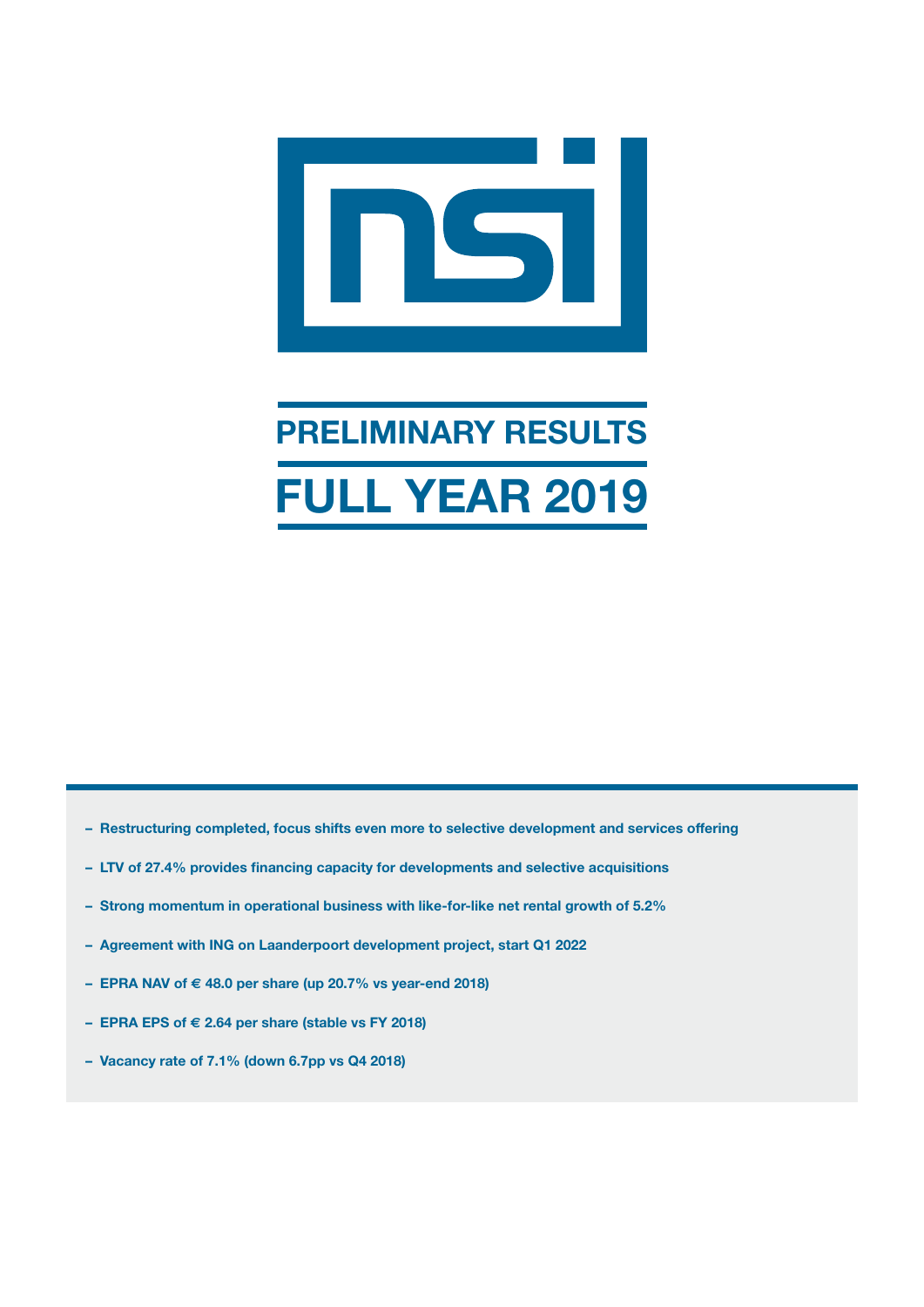# **INDEX**

| NSI HIGHLIGHTS                     | 3  |
|------------------------------------|----|
| <b>CEO COMMENTS</b>                | 4  |
| VISION NSI 2024                    | 5  |
| INCOME, COSTS AND RESULT           |    |
| DUTCH PROPERTY MARKET OVERVIEW     | 8  |
| REAL ESTATE PORTFOLIO              | 9  |
| BALANCE SHEET, NAV AND FINANCING   | 14 |
| CONSOLIDATED FINANCIAL INFORMATION | 15 |
| EPRA KEY PERFORMANCE MEASURES      | 21 |
| <b>GLOSSARY</b>                    | 24 |

### **FINANCIAL CALENDAR**

| Publication annual report 2019         | 5 March 2020           | For addi    |
|----------------------------------------|------------------------|-------------|
| Publication trading update Q1 2020     | 16 April 2020          | NSI N.V.    |
| Publication half year results H1 2020  | 13 July 2020           | Investor    |
| Publication trading update Q3 2019     | 22 October 2020        |             |
|                                        |                        | Dirk Jan    |
|                                        |                        | $T + 31(0)$ |
| AGM                                    | 24 April 2020          | E ir@nsi    |
| Ex-dividend date (final dividend 2019) | 28 April 2020          |             |
| Record date                            | 29 April 2020          |             |
| Dividend election period               | 30 April - 14 May 2020 | Publicat    |
| Payment of final dividend              | 19 May 2020            | 28 Janu     |
|                                        |                        |             |

For additional information please contact: **Investor Relations** 

Dirk Jan Lucas T +31 (0)20 763 0368 E ir@nsi.nl

Publication date: 28 January 2020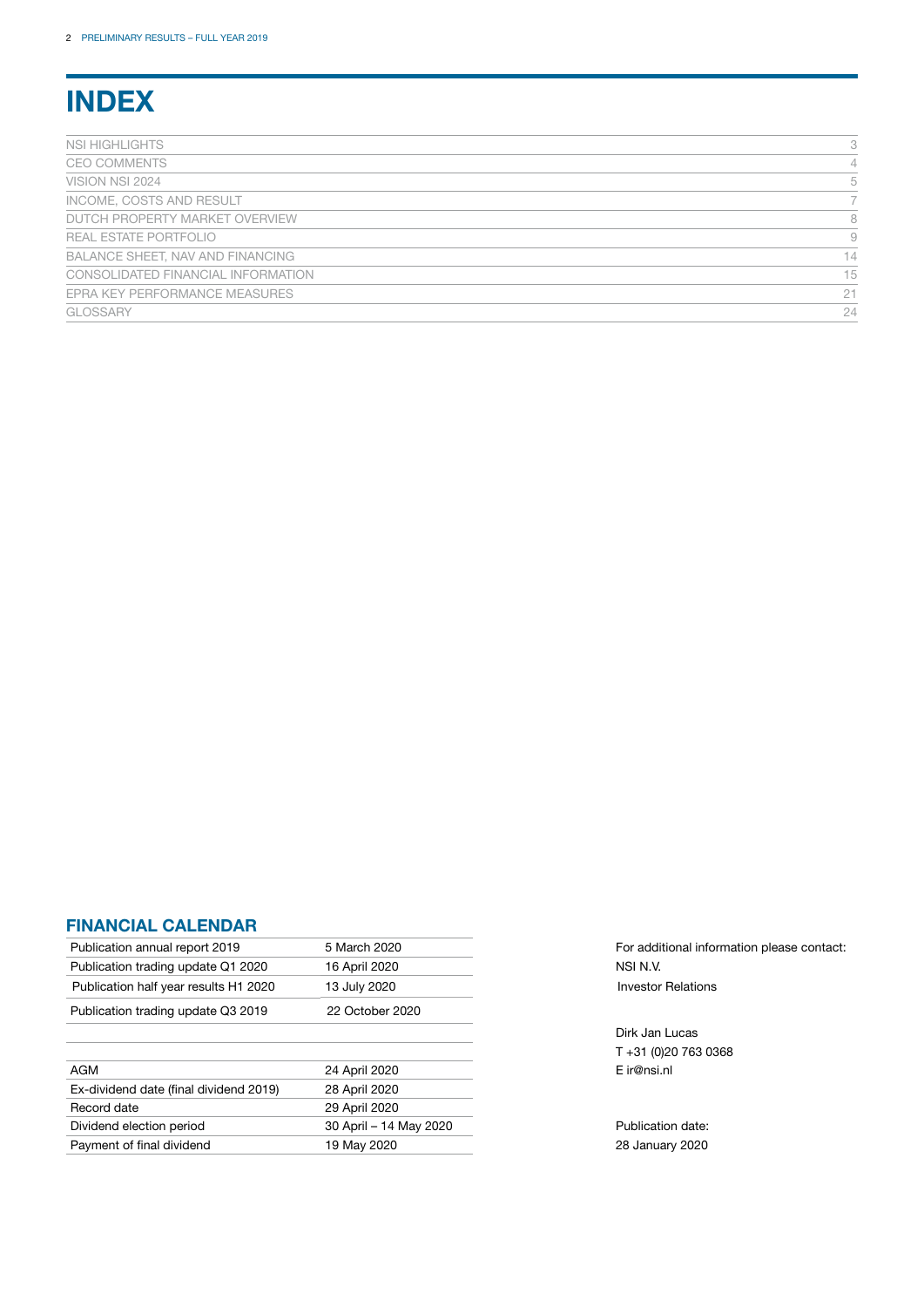# **NSI HIGHLIGHTS**

### **KEY FINANCIAL METRICS1**

**REVENUES AND EARNINGS**

|                                              | 2019    | 2018   | Change               |
|----------------------------------------------|---------|--------|----------------------|
|                                              |         |        |                      |
| Gross rental income                          | 82,831  | 83,721 | $-1.1%^{2}$          |
| Net rental income                            | 67,227  | 69,228 | $-2.9%$ <sup>2</sup> |
|                                              |         |        |                      |
| Direct investment result                     | 49,439  | 48,745 | 1.4%                 |
| Indirect investment result                   | 146,858 | 42,780 | 243.3%               |
| Total investment result                      | 196,297 | 91,525 | 114.5%               |
|                                              |         |        |                      |
| Earnings per share                           | 10.47   | 4.95   | 111.3%               |
| EPRA earnings per share                      | 2.64    | 2.64   | $-0.1%$              |
| Dividend per share                           | 2.16    | 2.16   | $0.0\%$              |
|                                              |         |        |                      |
| EPRA cost ratio (incl. direct vacancy costs) | 28.4%   | 26.5%  | 1.9 pp               |
| EPRA cost ratio (excl. direct vacancy costs) | 26.3%   | 25.0%  | $1.3$ pp             |

#### **BALANCE SHEET**

|                                                        | 31 December 2019 | 31 December 2018 | Change    |
|--------------------------------------------------------|------------------|------------------|-----------|
|                                                        |                  |                  |           |
| Investment property                                    | 1,263,089        | 1,202,691        | 5.0%      |
| Assets held for sale                                   | 15,903           | 3,940            | 303.6%    |
| Net debt                                               | $-352,632$       | -447,909         | $-21.3%$  |
| Equity                                                 | 903,308          | 733,283          | 23.2%     |
|                                                        |                  |                  |           |
| IFRS equity per share                                  | 47.75            | 39.48            | 21.0%     |
| EPRA NAV per share                                     | 47.97            | 39.75            | 20.7%     |
| EPRA NNNAV per share                                   | 47.40            | 39.20            | 20.9%     |
|                                                        |                  |                  |           |
| Net LTV                                                | 27.4%            | 36.9%            | $-9.5$ pp |
|                                                        |                  |                  |           |
| Number of ordinary shares outstanding                  | 18,917,764       | 18,574,298       | 1.8%      |
| Weighted average number of ordinary shares outstanding | 18,751,178       | 18,473,101       | 1.5%      |

#### **KEY PORTFOLIO METRICS**

|                                   |                | 31 December 2019 |                |       |                        |           |
|-----------------------------------|----------------|------------------|----------------|-------|------------------------|-----------|
|                                   | <b>Offices</b> | <b>HNK</b>       | Other          |       | TOTAL 31 December 2018 | Change    |
|                                   |                |                  |                |       |                        |           |
| Number of properties              | 48             | 14               | 3 <sup>3</sup> | 65    | 95                     | $-31.6%$  |
| Market value $( \infty )^4$       | 964            | 262              | 61             | 1,287 | 1,214                  | 6.0%      |
| Annual contracted rent $(6\pi)^5$ | 56             | 20               | 6              | 81    | 87                     | $-6.4%$   |
| ERV $(\infty)^6$                  | 63             | 23               | 6              | 92    | 102                    | $-9.6%$   |
|                                   |                |                  |                |       |                        |           |
| Lettable area (sqm k)             | 317            | 127              | 47             | 491   | 603                    | $-18.5%$  |
| Average rent / sqm                | 191            | 190              | 155            | 188   | 179                    | 5.1%      |
|                                   |                |                  |                |       |                        |           |
|                                   |                |                  |                |       |                        |           |
| EPRA vacancy <sup>7</sup>         | 4.0%           | 14.5%            | 10.1%          | 7.1%  | 13.8%                  | $-6.7$ pp |
| EPRA net initial yield            | 4.5%           | 4.6%             | 6.3%           | 4.6%  | 5.2%                   | $-0.6$ pp |
| Reversionary yield                | 6.5%           | 8.8%             | 9.8%           | 7.1%  | 8.5%                   | $-1.4$ pp |
| Wault (years)                     | 4.5            | 3.1              | 5.8            | 4.2   | 4.4                    | $-3.2%$   |

1 These preliminary results are unaudited. 2 On a like-for-like basis GRI growth is 7.8% and NRI growth is 5.2%.

3 At the end of 2019 four retail assets, all part of the Zuidplein shopping centre in Rotterdam, were consolidated into one asset.

4 Reported in balance sheet at book value incl. right of use leasehold (IFRS 16), excl. lease incentives and part of NSI HQ (own use).

5 Before free rent and other lease incentives.

6 Excluding ERV for investment properties under construction (Bentinck Huis and Donauweg).

7 In line with EPRA-guidelines EPRA vacancy rate excludes Bentinck Huis and Donauweg, which are currently being redeveloped.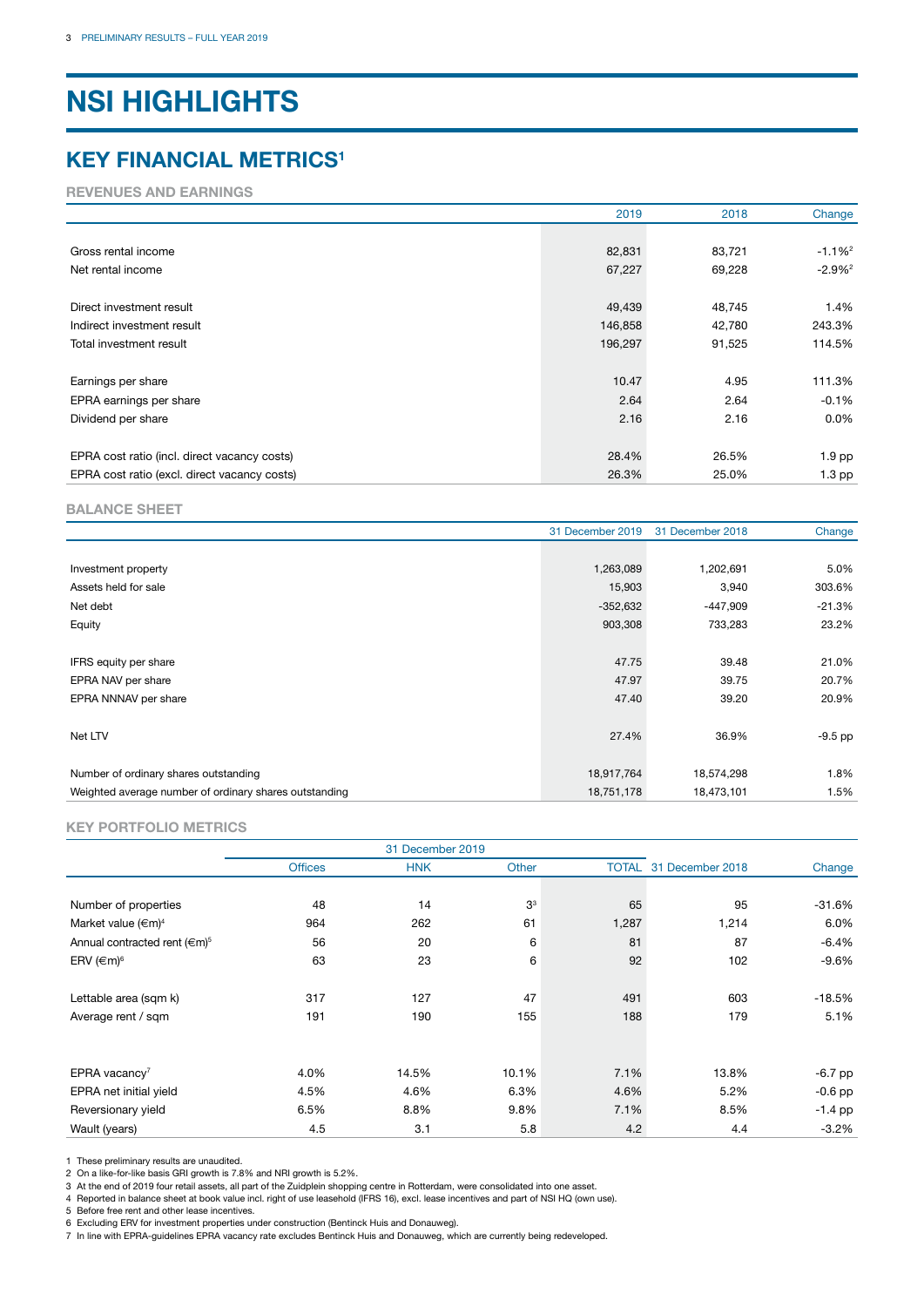# **CEO COMMENTS**

We are pleased to present the results over FY 2019. We are now seeing the full fruits of the team's efforts over the past three years. The portfolio is cleaned up, the balance sheet is in great shape and we have a pipeline of value-add initiatives to drive future returns.

The next phase for NSI, as we explain in our 'Vision NSI 2024' on the following pages, will be about continued portfolio optimisation, property development and expanding our services offering.

#### **Ready for the next phase**

It is due to the team's strong commitment to executing the strategy and the favourable economic climate that we have been able to establish a solid foundation for the business. This is most visible in the below market vacancy rate of 7.1% and the low LTV of 27.4%. We have left the restructuring phase firmly behind us and have moved on to a new and exciting phase for the business, the team, our customers and our shareholders.

The key performance indicators below summarise the turnaround over the past three years. The decision to move to a higher quality, more focused, asset portfolio and to a stronger balance sheet has not come at a cost to our cashflow so far. This is almost entirely due to the positive effects of our strong leasing activity, the ability to acquire attractive assets, sell vacant assets at reasonable prices and the improvement in admin and financing costs over this period.

#### KPI's portfolio turnaround 2016-2019

|                          | Dec 2019 | Dec 2016 |
|--------------------------|----------|----------|
|                          |          |          |
| Vacancy rate (%)         | 7.1%     | 21.4%    |
| Number of Assets (#)     | 65       | 165      |
| Average asset Value (€m) | 19.8     | 7.0      |
| % of assets in offices   | 95%      | 66%      |
| % of office assets in G4 | 79%      | 46%      |
| LTV $(% )$               | 27.4     | 44.1     |
| EPRA EPS $(\in)$         | 2.64     | 2.64     |
| DPS $(\in)$              | 2.16     | 2.16     |

At the end of 2019, adjusted for three assets sold in Q4 which will be delivered in early 2020, we have only two retail assets and five non-HNK offices (one in Delft and four in Hoofddorp) located outside our target markets.

We intend to retain 't Loon shopping centre in Heerlen until all legal proceedings related to the 2011 sinkhole issue have come to a final conclusion. We also, at least for now, intend to retain our interest in Zuidplein shopping centre in Rotterdam as we expect to be able to further optimise this asset, whilst at the same time the wider centre is being refurbished.

Going forward we will run our remaining non-target city offices in Delft and Hoofddorp as part of our overall portfolio strategy, with the aim to further prune and strengthen the investment portfolio.

#### **Acquisitions vs developments**

The continued strength of the investment market has pushed prices for prime assets to such a level that it is often as attractive, if not more attractive, to selectively pursue new development, even when recognising the higher risk related to development.

The LTV, at 27.4%, is rather conservative and gives capacity to pursue developments and selective acquisitions, even beyond the planned redevelopment projects at Laanderpoort and Vitrum.

In our Q3 report we signalled two potential acquisition opportunities. One of these has fallen away, whilst discussions for the other are ongoing. We continue to see interesting acquisition opportunities and remain as diligent and disciplined as ever in our approach.

#### **EPS/DPS trajectory to 2024**

Whilst the operational business is sound and improving, due to our net disposals in late H2 2019 and the subsequently lower LTV our EPRA EPS will be lower in 2020. Based on the in-place portfolio we forecast a FY 2020 EPRA EPS in the range of  $\in$  2.30 -  $\in$  2.40.

We are likely to see a further temporary negative effect on EPRA EPS beyond 2020 due to the development pipeline. In 2021 we are set to lose the rental income of Vitrum (€3.6m), as we start an 18-month redevelopment of this asset. In 2022 we expect to lose the rental income from the existing Laanderpoort asset (€2.7m) for a period of around 27 months.

As a result of these two projects and all other things being equal, our internal projections suggest that EPRA EPS could 'bottom out' in FY2021 or FY2022 and rise again in subsequent years as the projects complete and lease up. We are now pencilling in an EPRA EPS of circa €2.20 for FY2021, circa €2.25 for FY2022, circa €2.55 for FY2023 and circa €2.75 for FY2024. It goes without saying that these projections are fluid and are likely to change over time.

We will do our best to mitigate the near term negative effects of our development pipeline, but we believe the pipeline is a necessary step to help drive total shareholder returns and create a better, more sustainable, business in the long run. On completion of both projects we will have a better overall portfolio and a higher level of EPRA EPS. This makes a compelling case for both projects, even before the likely development profits.

We focus on the long term sustainable level of recurring EPRA EPS when determining the appropriate level of dividend. We are as such willing to look beyond the upcoming temporary EPRA EPS decline. As we project a return to a healthy dividend cover for FY2024 and beyond, we intend to maintain a dividend of €2.16 per share during the period of EPRA EPS decline up to 2022, even if this means a temporarily higher pay-out ratio.

#### **Organisation**

Anne de Jong, CIO, announced his departure in early December. We would like to thank Anne for the significant contribution to NSI during the successful turnaround in recent years. We wish him well in his future endeavours.

Subsequently, we have decided to change the board structure to a two person board, supported by a management team. This should better accommodate the needs of the business for the period ahead.

#### **Outlook for 2020**

We have a solid foundation in place and we have a plan to create further value for our customers and shareholders. The economic outlook is supportive and with signs of supply shortage in many of our markets, we remain confident about the outlook.

We have made considerable progress on our ESG initiatives in 2019, in particular the reduction of energy and water consumption. We were pleased with our first GRESB score of 71 points in 2019 and because of our efforts expect to see a further uplift in 2020.

We are pleased to once again propose a stable final dividend of €1.12 per share including, as usual, a stock dividend alternative. The full year dividend is therefore maintained at €2.16.

*Bernd Stahli*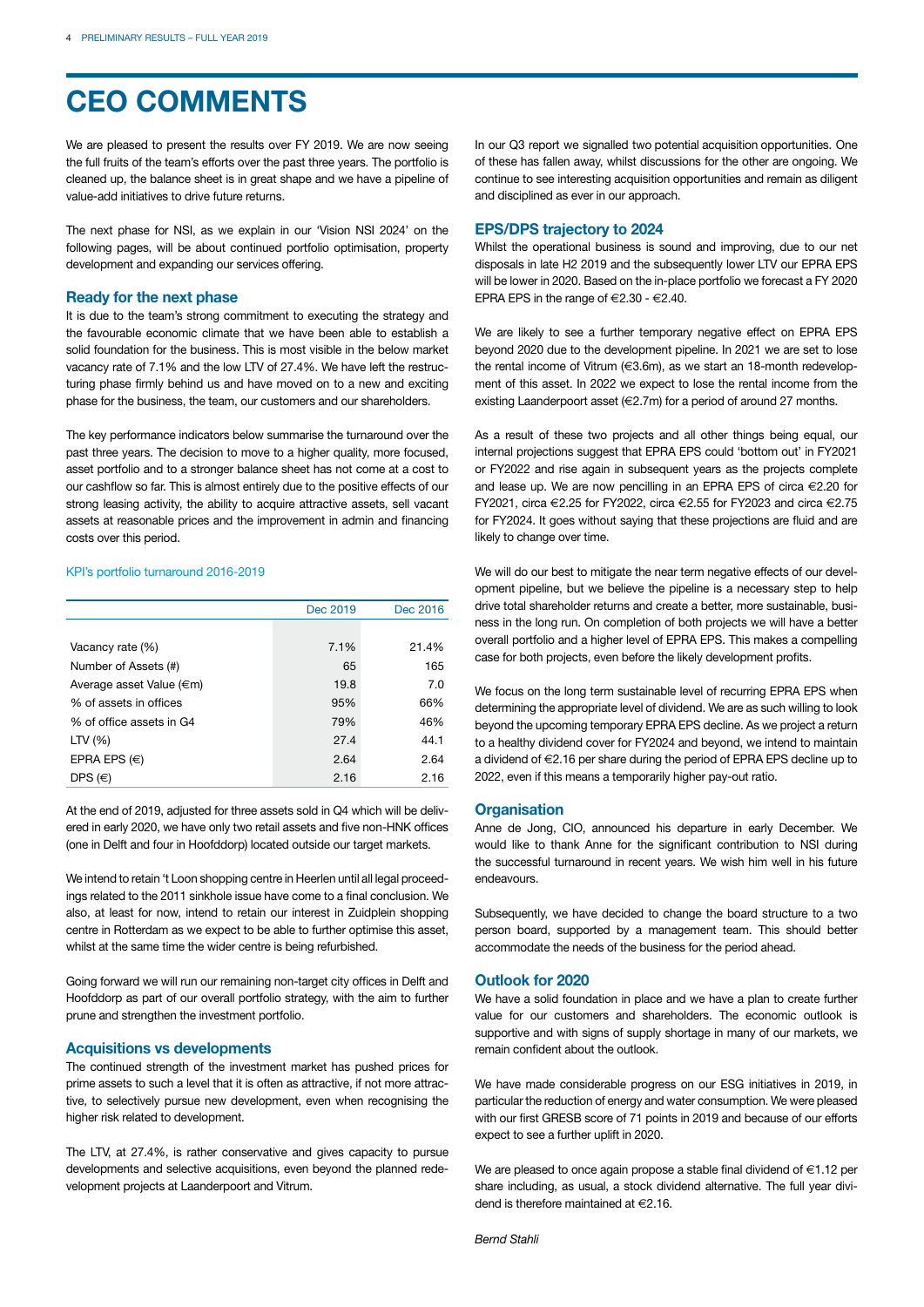# **A CLEAR AMBITION FOR 2024**

NSI is ready for the next phase. In early 2017 NSI re-set its strategy and purpose, by aiming to become the leading specialist in the Dutch office market, with a strong and efficient platform and an emphasis on total return through active asset management, value-add initiatives and active capital recycling.

It is now time for an updated strategy and purpose, one that puts the customer front and centre. "We enable our customers to achieve maximum productivity and growth, providing best-in-class, flexible, space solutions and an unparalleled level of services in modern, healthy, sustainable buildings in prime locations."

This is clearly an ambition, one that will guide us in our activities for the coming years. Going into 2020 we are having multiple sessions with the wider NSI team to fine-tune the strategy and purpose and to set priorities, timelines and deliverables with respect to three key elements: portfolio optimisation, development and services.

The portfolio optimisation for the coming years will focus on further strengthening our exposure and our positioning at or near the major transport hubs in our focus cities. We expect these hubs will turn into locations where 'work, education, healthcare, sleep, eat and play' are being offered on an integrated basis to create new, more vibrant, city districts. We embrace this trend and recognise both the necessity and its potential. Where appropriate and where possible we will take an active role in contributing to this future.

#### **An attractive €850m development pipeline**

Over the past two years or so we have managed to put together a considerable development pipeline. The current potential pipeline has an all-up cost of circa €850m, of which circa €150m is the combined book value of existing assets related to this pipeline and €700m is the capex to be spend in the years ahead.

This pipeline is a valuable asset at a time when prime investment yields have fallen to record lows. We estimate an average yield on cost for our development programme of 6% to 6.5%. Development, selectively, is therefore one of the better ways to drive further shareholder value, even on a risk-adjusted basis.

We recognise that we are at the start of building up a track record. In general we prefer to minimise risks related to development where possible, but this is especially relevant for the first project. We have prepared the balance sheet with a low LTV and with fixed rate debt that extends in duration beyond the expected delivery time table for our projects. This, in combination with having the right organisation and processes, prime locations, sensible pre-letting requirements and reputable partners will help mitigate many of the development risks.

#### **Near-term projects**

We have two near-term projects, Laanderpoort and Vitrum, both in Amsterdam. Given the current LTV of 27.4% the balance sheet has capacity to pursue both projects. On a pro-forma basis, taking into account circa €150m in potential capex for both projects, the LTV will increase to a still modest 34%, before any potential valuation gains on either project.

#### Laanderpoort, Amsterdam (circa €120m in capex)

We have signed a preliminary cooperation and lease agreement with ING for the redevelopment of Laanderpoort. The 35,000 sqm project will see circa 31,000 sqm leased to ING, with the remainder to become a version of our in-house flex office brand HNK.

Demolition of the existing structure is foreseen for Q1 2022, with start of the new development shortly thereafter. The necessary approvals from the municipality of Amsterdam will still have to be obtained. The delivery date is foreseen in Q3 2024.

The lease and development agreement with ING is structured such that the rent ultimately to be paid by ING is a function of building costs, with caps and floors. We have agreed a yield of circa 6%, which based on today's capex and all-up cost projections equates to a rent level that is in line with market rents for the area.

The capex for the project is circa €120m and in combination with the current book value of circa €40m and the development margin we expect this asset to be NSI's largest asset on completion.

#### Vitrum, Amsterdam (circa €30m in capex)

We are currently working out detailed plans for this 11,600 sqm asset adjacent to the main South-Axis market. The existing tenant is set to vacate this building end H1 2021. A major refurbishment is foreseen, with total capex of circa €30m. Works are expected to take 12 to 18 months.

The asset is a circa 5 mins walk from the Amsterdam Zuid train station. With prime office rents at €500 psm for the prime South-Axis market, we expect to achieve a substantial uplift on completion compared to the in-place rent of just €275 psm today.

#### Ongoing minor projects (circa €11m in capex)

At Bentinck Huis in The Hague building works are progressing on schedule, with delivery for this redevelopment project foreseen for early Q2. We are spending circa €8m to upgrade this asset to one of the best, most sustainable, assets in The Hague.

At Donauweg in Amsterdam we are spending circa €3.5m to upgrade a 4,600 sqm office/industrial asset. This area, adjacent to the upcoming Amsterdam Sloterdijk area, is improving and attracting a wide range of businesses. Completion is foreseen H2 2020.

#### **Medium-term projects**

In addition to the two main projects of Laanderpoort and Vitrum we are working on numerous other potential projects. We have so far publicly commented on potential re-developments at Centerpoint and Motion, whilst plans for additional projects are evolving. Some of these potential projects are far away, whilst others are possibly more near to medium term.

The medium term pipeline includes several mixed-use development projects. Centerpoint is a case in point. We fully embrace the trend towards more mixed-use development, as we recognise both the necessity from a city/district planning point of view as well as the long term operational/ value-creation potential.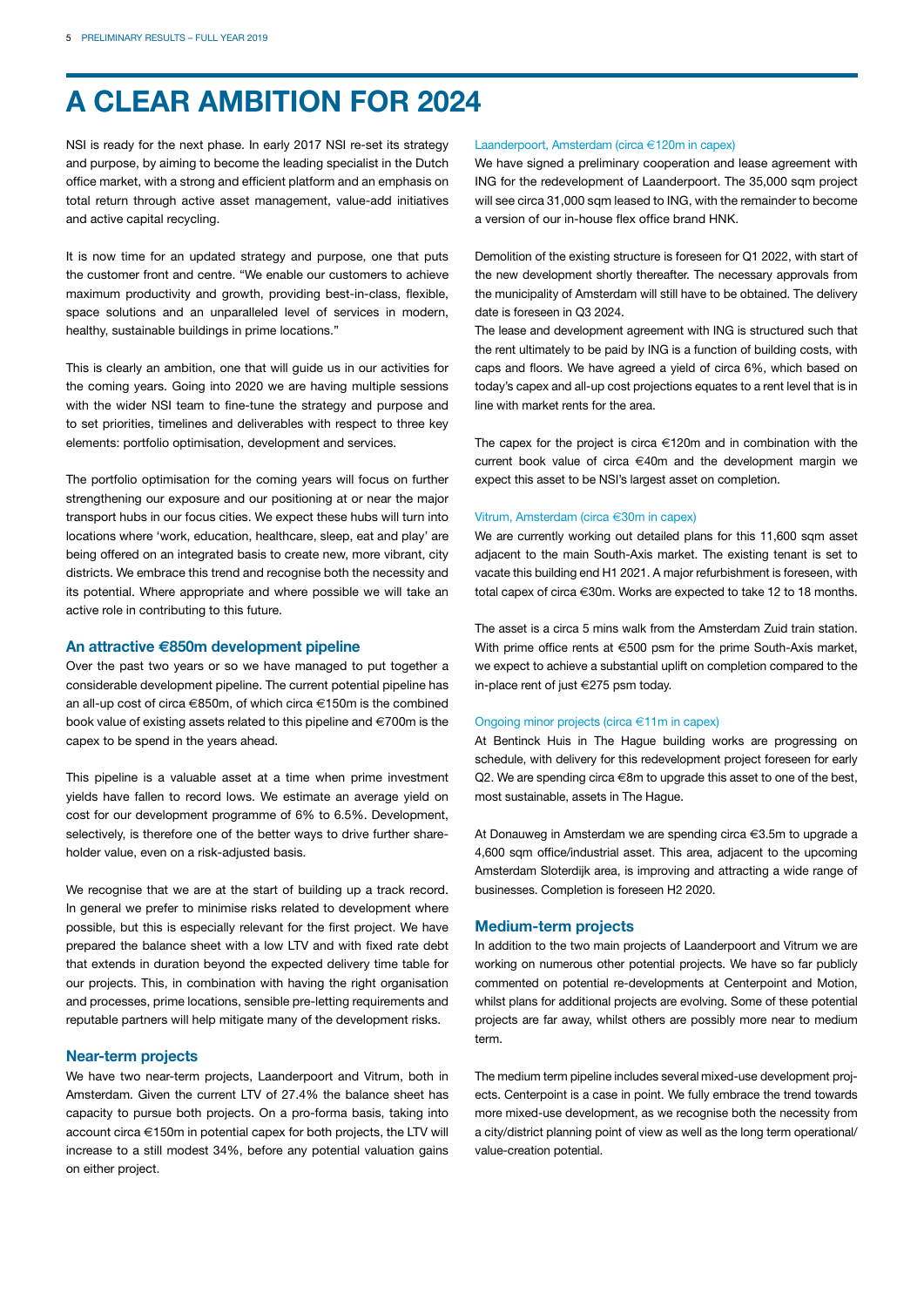The start dates for the medium-term projects remain unclear and to a large extend will depend on zoning, planning, pre-lets and appropriate levels of de-risking of the more near-term projects, as well as the available balance sheet capacity.

#### Centerpoint, Amsterdam

We are working on plans to redevelop our existing 15,000 sqm of offices in a central location in the Zuid-Oost district of Amsterdam. At this stage we are investigating the viability of demolishing the existing buildings and working on plans to deliver 60,000 - 90,000 sqm of mixed-use space.

#### Motion, Amsterdam

We are working on plans to add up to 10,000-25,000 sqm of new office or mixed-use space on the parking lot adjacent to our existing Motion asset in Amsterdam Sloterdijk. At this stage we are working with advisors on the potential viability of a scheme and are in early discussions on zoning plans with the municipality.

#### **Space-as-a-Service**

We have made good progress at HNK in recent years in terms of operating performance. Yet, in terms of concept and in number of openings of new HNK's, we recognise there is more work to do.

In 2020 we are stepping up our efforts and will review our concept, product and services. This review will not be limited to HNK and will include the entirety of the NSI portfolio. We fully recognise that customer behaviour and demands are structurally shifting, with flexibility, hospitality, services, amenities and unburdening (Dutch: ontzorgen) increasingly becoming key considerations.

'Corporates do not want an office, they want a productive workforce'. As our asset base is shifting to better locations, we notice that for more of our customers the focus on productivity is becoming less about costs and more about using space differently, by providing the right mix of quiet space, meeting space, project space and social space, so that their businesses can thrive.

We recognise this trend we see it as our role to help our customers, many of which do not have the in-house know-how, time, people or interest to organise space effectively. If we get this right we are likely to be rewarded for it, be it in the form of higher rent levels or a structurally higher level of occupancy.

It is our aim to offer mid-size to larger corporates a rather seamless product with a menu card of potential services. Where necessary and appropriate we will team up with local specialist partners to help provide this offering. We expect all of this will be possible within the existing FBI legislation.

We expect that our review will confirm that not all assets currently owned by NSI or HNK can accommodate the service offering that we believe will be necessary going forward. This will be an input to our portfolio strategy and asset rotation plans for the coming years.

#### **Sustainability**

We see ESG as integral to our business and our annual report will include an elaborate section on our initiatives and results.

We are increasingly experimenting with sensors to analyse building usage and monitor energy efficiency, we are placing screens and are introducing portals to engage with our customers on circularity, sustainability, energy usage and building use. We expect to further extend our data collection and to use the data more often to advise our customers.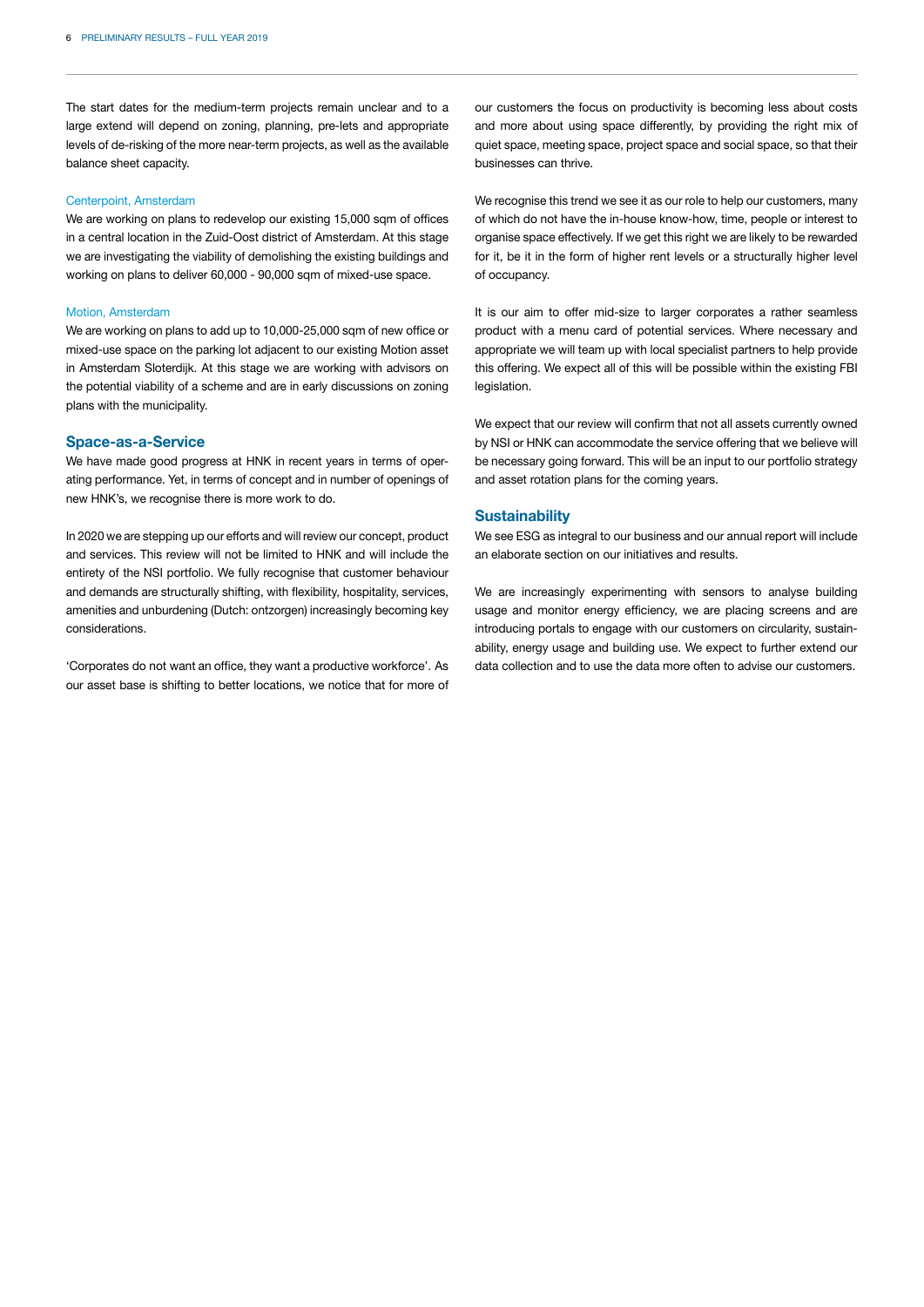# **INCOME, COSTS AND RESULT**

#### **Introduction**

EPRA EPS for 2019 is  $\in$  2.64, of which  $\in$  1.24 in H1 and  $\in$  1.40 in H2. The EPRA EPS is stable compared to last year, despite the net disposals of assets in 2019 and the higher number of weighted average shares outstanding. EPRA EPS in Q4 2019 was better than forecast due to later than expected transport dates for assets sold and positive one-offs related to VAT and debtors.

The EPRA NAV per share is up  $\in$  8.22 or 20.7% per share, primarily driven by a positive revaluation of the portfolio which accounts for € 7.79 per share. Additionally, the NAV is positively impacted by the result on disposals and retained earnings.

#### **Rental income**

Gross rental income is down 1.1% in 2019 compared to the prior year. Gross income is positively impacted by acquisitions ( $\in$  5.0m) and positive like-for-like rental growth  $(\in 4.7m)$ , but was negatively impacted by disposals (-€ 10.0m). On a like-for-like basis gross rents are up 7.8% overall and up 9.5% for the assets in target cities.

The NRI margin, at 81.2%, has deteriorated by 1.5pp compared to last year, as a result of higher maintenance costs in 2019. Net rents are up by €2.6m or 5.2% on a like-for-like basis, with the target cities up by 7.5%. These results are largely driven by the positive leasing momentum in the portfolio in both 2018 and 2019.

#### **Service costs**

Non recoverable service charges are up € 0.4m in 2019 versus 2018, both in absolute terms and on a like-for-like basis. Asset rotation and lower vacancy had a positive effect on the non-recoverable service charge in 2019, with the negative effect largely due to a one-off service charge reconciliation in the second half of 2018.

#### **Operating costs**

Operating costs are 5.6% ( $\in$  0.7m) higher compared to 2018. This is primarily due to higher maintenance expenses  $(\epsilon 1.4m)$ . These higher costs and slightly lower gross rental income explain the increase in the EPRA cost ratio in 2019 (+1.9pp).

#### **Administrative costs**

Administrative expenses are stable compared to 2018. Staff costs have slightly increased because of higher provisions for variable compensation for the management board. This is largely offset by a reduction in other administrative costs.

#### **Net financing costs**

Financing costs are down  $\in$  2.7m (21.3%) compared to 2018. In 2018 financing costs were negatively impacted by  $a \in 2.1$ m one-off related to a debt refinancing. Furthermore, the average amount of debt outstanding was lower in 2019 compared to the previous year.

#### **Indirect costs and results**

In 2019 the portfolio is appraised to be 11.6% higher by the external valuers, resulting in a  $\epsilon$  144.6m positive revaluation. This positive trend is also confirmed by our disposals in 2019, which were done at  $a \in 8.7$ m or 6.8% premium to book value.

A fall in interest rate swap rates in 2019 has resulted in  $a \in 5.1$ m negative mark-to-market effect relating to NSI's interest rate swaps. The total indirect result for 2019 is  $\in$  146.9m or  $\in$  7.83 per share.

#### **Post-closing events and contingencies**

In January our interest in retail asset 'De Hagenborgh' in Almelo was sold. Furthermore, in two separate transactions, office assets in Zoetermeer (1) and Amersfoort (1) will be sold in Q1.

#### Income segment split 2019

|                                     |          | <b>Offices</b> |                 |        | <b>HNK</b>    |                 |          |           | <b>TOTAL</b> |           |
|-------------------------------------|----------|----------------|-----------------|--------|---------------|-----------------|----------|-----------|--------------|-----------|
|                                     | A'dam    | Other          | <b>Other NL</b> | A'dam  | Other         | <b>Other NL</b> | Other    | Corporate | 2019         | 2018      |
|                                     |          | <b>Target</b>  |                 |        | <b>Target</b> |                 |          |           |              |           |
|                                     |          | <b>Cities</b>  |                 |        | <b>Cities</b> |                 |          |           |              |           |
|                                     |          |                |                 |        |               |                 |          |           |              |           |
| Gross rental income                 | 27,471   | 21,895         | 6,297           | 4,755  | 9,202         | 3,439           | 9,773    |           | 82,831       | 83,721    |
| Service costs not recharged         | $-447$   | $-373$         | 285             | $-131$ | $-475$        | $-311$          | $-148$   |           | $-1,601$     | $-1,237$  |
| Operating costs                     | $-2,918$ | $-3,939$       | $-963$          | $-819$ | $-2,315$      | $-779$          | $-2,268$ |           | $-14,003$    | $-13,256$ |
| Net rental income                   | 24,105   | 17,583         | 5,619           | 3,804  | 6,411         | 2,348           | 7,357    |           | 67,227       | 69,228    |
|                                     |          |                |                 |        |               |                 |          |           |              |           |
| Administrative costs                |          |                |                 |        |               |                 |          | $-7,948$  | $-7,948$     | $-7,950$  |
| Earnings before interest and taxes  | 24,105   | 17,583         | 5,619           | 3,804  | 6,411         | 2,348           | 7,357    | -7,948    | 59,279       | 61,279    |
|                                     |          |                |                 |        |               |                 |          |           |              |           |
| Net financing result                |          |                |                 |        |               |                 |          | $-9,840$  | $-9,840$     | $-12,506$ |
| Direct investment result before tax | 24,105   | 17,583         | 5,619           | 3,804  | 6,411         | 2,348           | 7,357    | -17,788   | 49,439       | 48,773    |
|                                     |          |                |                 |        |               |                 |          |           |              |           |
| Corporate income tax                |          |                |                 |        |               |                 |          | $-1$      | $-1$         | $-28$     |
| Direct investment result /          |          |                |                 |        |               |                 |          |           |              |           |
| <b>EPRA earnings</b>                | 24,105   | 17,583         | 5,619           | 3,804  | 6,411         | 2,348           | 7,357    | $-17,789$ | 49,439       | 48,745    |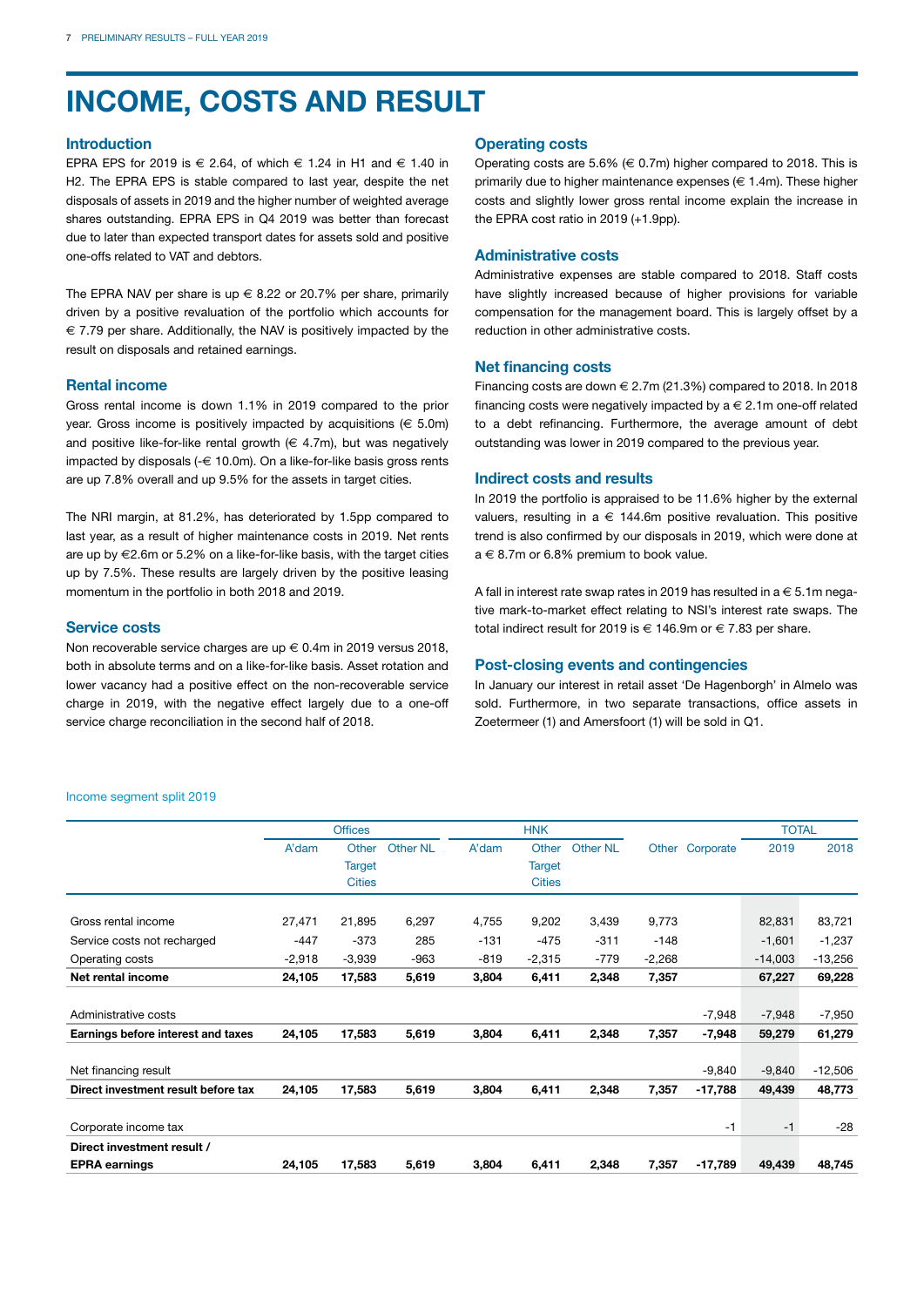# **DUTCH PROPERTY MARKET OVERVIEW**

#### **Economic outlook**

The Dutch economy continues to perform well relative to the rest of the eurozone. For 2020 economic growth is forecast at 1.5%, versus a 1.0% growth forecast for the wider Eurozone.

The continued strength of the economy has resulted in a low unemployment rate of 3.5% at the end of 2019. Employment growth in the service sector is outpacing wider employment growth, which is having a positive effect on office demand. Not only do we see that corporates require more space, but also that the war for talent has put the focus on high-quality space in prime locations.

#### **Investment market**

Investment volumes have been high for several years, but 2019 was a record year with  $\epsilon$  20.8bn of transactions. Residential is the most popular sector, followed by Offices. In the office market an investment volume of  $\epsilon$  5.9bn was recorded, down 2% compared to 2018. The volume decline in Offices is more due to a lack of supply of available investment product than a shortage of investor demand. The data suggests that international investors remain the most active investors in Dutch offices.

In previous years the focus for investors was primarily on the Amsterdam market and selectively on other G4 cities (the four largest cities in The Netherlands). In 2019 the regions gained popularity, with 70% of all transactions taking place outside the traditional G4. This trend also resulted in a substantial increase in the number of smaller deals. No less than 84% of transactions were smaller than  $\in$  20m.

The focus on regional markets is in contrast to what we were expecting a year ago. At the end of 2018 we saw Dutch banks retracting from some of the more provincial markets and we were expecting a slowdown in transactions and selectively in pricing. Interestingly, the regional and secondary markets have been supported by the entry of new participants in the Dutch financing market in 2019. International investors and financing platforms have filled the void left by the Dutch banks, albeit at higher interest rates than the traditional banks. Financing is now no major consideration and is generally easy to obtain for the most liquid sectors of Residential, Offices and Industrial.

#### **Office market**

According to CBRE the best word to describe the state of the Dutch office market in 2019 is 'scarcity'. This is true both the occupational side and the investment side. Whereas in previous years the fall in the vacancy rate outside the larger cities was to a large extend driven by change-in-use projects, in 2019 it was mostly net absorption that contributed to lower vacancy.

In many prime locations the vacancy rate is now historically low. These low levels are fuelling rental growth in most markets. In the G4 prime rental levels are equal to or in excess of previous peaks.

#### Amsterdam

In Amsterdam the vacancy rate is down to 1.5%, compared to an average of 7.6% over the past 10 years. Amsterdam is now starting to see the effect of a local planning environment in which new supply has been limited for years. In combination with a high level of demand, as the city benefits from a continued influx of people, there is a shortage of supply. Rents are going up as a result.

The Netherlands, and in particular Amsterdam, is becoming an increasingly popular destination for expats. The Amsterdam population is forecast to grow by 150,000 in the next 15 years, whilst the highest population growth in the Netherlands (percentage-wise) is expected to be in Utrecht.

Prime Office gross initial yields in Amsterdam are now in line with Paris and Frankfurt at 3.0%, with assets currently on the market at a yield level of under 3%. These levels are substantially lower than the gross initial yield of 5.4% for NSI's Amsterdam portfolio.

In Amsterdam prime rents are now  $\epsilon$  500 psm, achieved both in the city centre and the South Axis market, and prime rents are likely to rise above this level in 2020. CBRE is expecting 7% rental growth in 2020.

In search for product we see that investors are bidding up all kinds of office assets, including secondary assets in more peripheral locations and potential redevelopment projects.

#### Other markets

Utrecht is arguably the second office market after Amsterdam, achieving rents of  $\in$  285 psm and yields of 4.5%. This market will see a significant pick up in new supply in the coming years, mostly around the central train station. We do not view this as a threat but considerate to be a positive trend that will help cement Utrecht's position as core office market for investors.

The market in Rotterdam is lagging Amsterdam, but the direction of travel is similar. The vacancy rate at the end of 2019 is 9.7% versus a 10-year average of 17.4%. Prime rents in Rotterdam are now  $\in$  245 psm. CBRE is expecting 2.5% rental growth in 2020.

The Hague, which in terms of stock is the second largest office market in The Netherlands, has benefitted from redundant office space being transformed to residential use and from the government increasing their need for space. The vacancy rate has declined from over 10% in 2016 to below 4% in the CBD and city centre today. There is a shortage of good quality offices and rents are rising. Following a 10% increase in prime rents in 2019 to € 220 psm, further growth is expected in 2020.

Eindhoven's office market is establishing itself as a core office market. Most investors are nowadays referring to the G5 instead of the G4. Eindhoven is the heart of the "Brainport district", attracting (international) high tech businesses dependent on a skilled labour force. The local economy is thriving and demand for office space is strong, resulting in rental growth. A challenge for Eindhoven is the relatively old office stock. Investments to modernise existing stock or to develop new space are slowly picking up. The investment market in Eindhoven is no longer driven by local interest, but has started to attract international capital, resulting in a pick-up in capital values.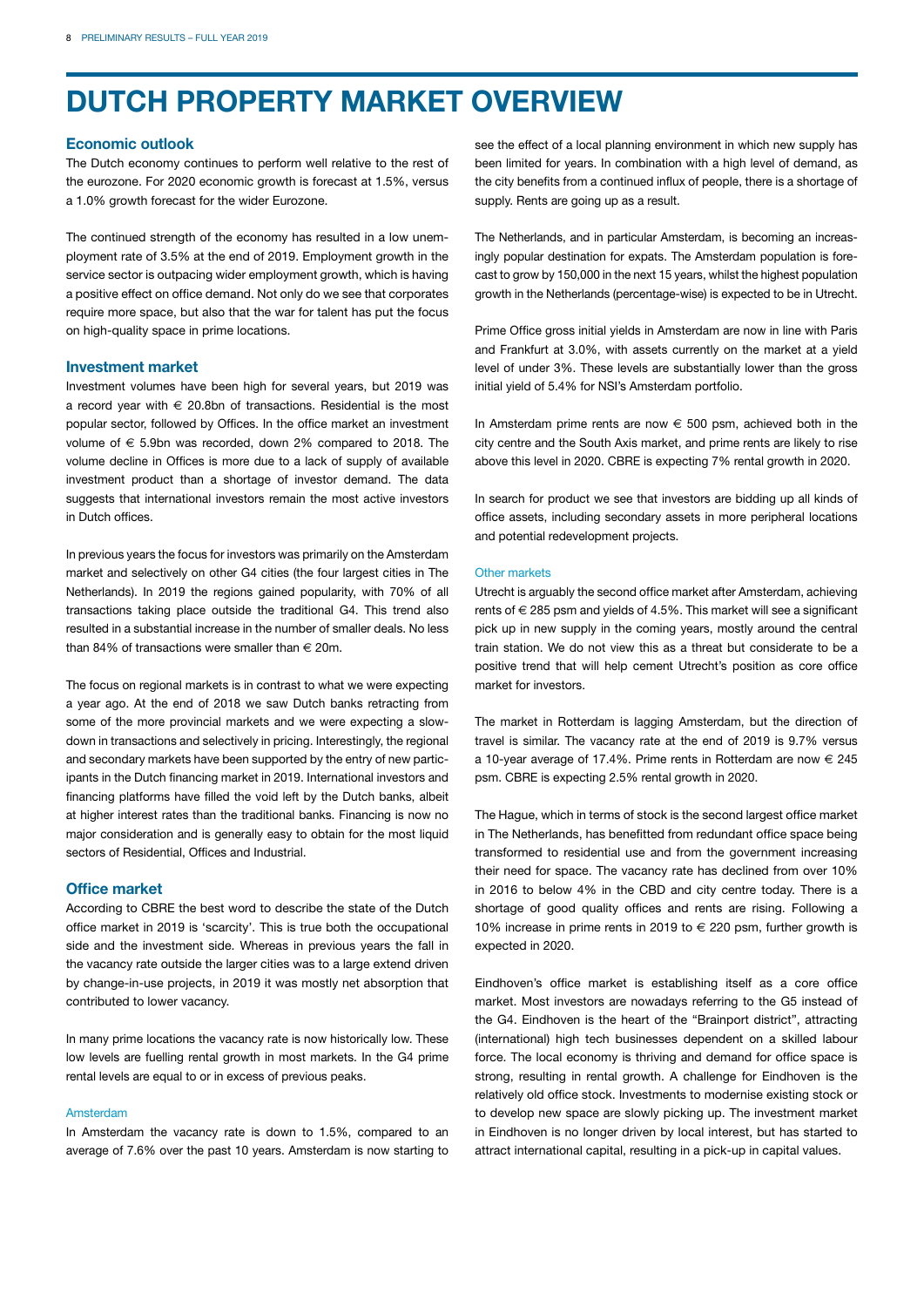# **REAL ESTATE PORTFOLIO**

NSI sold 30 assets in 2019, eight retail assets, one industrial asset and 21 office assets. The disposal proceeds of € 128.5m (excluding costs) reflect a 6.8% premium to the most recent book value. Compared to the December 2018 book value, the office assets were sold at a 12.7% and the retail assets at a 1.5% discount, before costs.

Two office assets were acquired in Q1 2019, in Amsterdam and Leiden, for a total of  $\in$  30.8m including acquisition costs. A small retail asset in Leiderdorp, part of a package transaction with Retail Estates in H1 2017, was transferred back to NSI in early H2 2019 and was subsequently sold in December.

#### Asset rotation<sup>8,9</sup>

|                      |       | # Assets Acquisition/<br>Net sales<br>price | Net result<br>on sale | Contract<br>rent |
|----------------------|-------|---------------------------------------------|-----------------------|------------------|
| Offices acquisitions | 2     | 30.8                                        |                       | 2.0              |
| Reversed disposal    |       |                                             |                       |                  |
| Other                | 1     | 0.8                                         |                       |                  |
| <b>Additions</b>     | 3     | 31.5                                        |                       | 2.0              |
|                      |       |                                             |                       |                  |
| Offices              | 21    | 76.3                                        | 9.5                   | 6.6              |
| Other                | 9     | 52.3                                        | $-0.8$                | 5.1              |
| <b>Disposals</b>     | 30    | 128.5                                       | 8.7                   | 11.7             |
| Delta                | $-27$ | $-97.0$                                     | 8.7                   | $-9.7$           |
|                      |       |                                             |                       |                  |

NSI was a net seller in 2019, with disposal proceeds exceeding acquisition costs by € 97m. The number of assets continues to fall. The average asset value at the end of 2019 is up to € 19.8m (Q4 2018:  $∈$  12.8m).

At the end of December 2019 the held for sale portfolio consists of two office assets (Europaweg, Zoetermeer and De Hoefse Wing, Amersfoort) and one retail asset (De Hagenborgh, Almelo), where a sale has been agreed and the transfer of title is set for Q1 2020.

#### Portfolio breakdown

|                                  | # Assets | <b>Market</b>      | <b>Market</b> |
|----------------------------------|----------|--------------------|---------------|
|                                  |          |                    |               |
|                                  |          | value              | value         |
|                                  |          | $(\in \mathsf{m})$ | $(\% )$       |
|                                  |          |                    |               |
| Offices                          | 46       | 949                | 74%           |
| <b>HNK</b>                       | 14       | 262                | 20%           |
| Other                            | 2        | 60                 | 5%            |
| <b>TOTAL Investment property</b> | 62       | 1,271              | 99%           |
| Held for sale                    | 3        | 16                 | 1%            |
| <b>TOTAL Portfolio</b>           | 65       | 1,287              | 100%          |

### **Vacancy**

EPRA vacancy

|                      | Dec 18 | LFL      | Non-LFL  | <b>Dec 19</b> |
|----------------------|--------|----------|----------|---------------|
|                      |        |          |          |               |
| Offices              | 11.1%  | $-2.6%$  | $-4.6%$  | 4.0%          |
| <b>HNK</b>           | 23.2%  | $-8.7%$  |          | 14.5%         |
| Other                | 11.2%  | $-0.8%$  | $-0.3%$  | 10.1%         |
| <b>TOTAL</b>         | 13.8%  | $-4.1%$  | $-2.7%$  | 7.1%          |
|                      |        |          |          |               |
| <b>Target Cities</b> | 11.3%  | $-4.3\%$ | $-1.3%$  | 5.6%          |
| Other                | 21.1%  | $-2.6%$  | $-3.5\%$ | 15.0%         |

The EPRA vacancy rate is down to 7.1%, a 6.7pp decline throughout the year. On a like-for-like basis the vacancy fell by 4.1pp. Strong net letting in the Offices segment in Q4 is the main contributor. The current vacancy rate includes about 0.3pp of intentional vacancy, related to planned re-developments and other value-add initiatives.

#### **Rents**

On a like-for-like basis net rents are up 5.2%. Offices rents are up by 8.4% on a gross basis and 6.2% on a net basis, reflecting the positive impact of both asset rotation and progressive lease up. HNK continues to show strong growth, albeit from a lower base. In the target cities net rents are up strongly, by 7.5% YTD, reflecting the continued strength of these markets.

#### Net rent growth like-for-like  $(\in \mathsf{m})$

|                      | 2018 | 2019 | $L-f-I$  |
|----------------------|------|------|----------|
|                      |      |      |          |
| Offices              | 34.5 | 36.6 | 6.2%     |
| <b>HNK</b>           | 10.5 | 11.8 | 11.7%    |
| Other                | 4.8  | 4.0  | $-16.4%$ |
| <b>TOTAL</b>         | 49.9 | 52.4 | 5.2%     |
|                      |      |      |          |
| <b>Target Cities</b> | 40.2 | 43.2 | 7.5%     |
| Other                | 9.6  | 9.2  | $-4.6%$  |
|                      |      |      |          |

#### **Reversionary potential / ERV bridge**

The portfolio is 5.4% reversionary, up 4.3pp since the end of the previous year. A result of both rising ERVs and asset rotation.



9 Including sales and acquisition costs

<sup>8</sup> Acquisitions at acquisition price including costs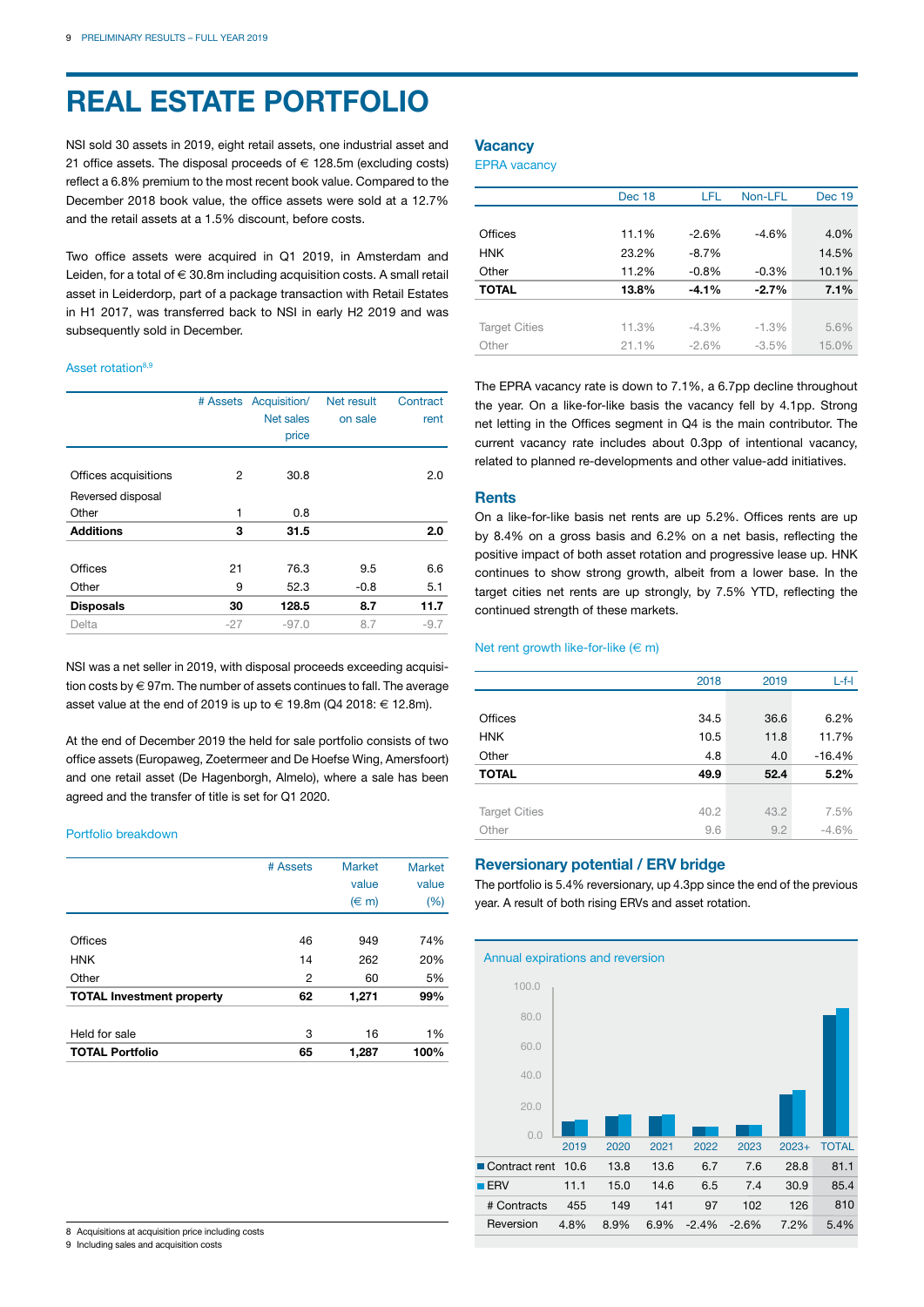The reversion rate in the Offices segment has increased significantly to 8.6%, partly because the like-for-like ERV growth of 4.4% is outpacing inflation, but mainly due to the disposal of assets outside the target cities, which had negative reversion.

At HNK, with new lease contracts on average being agreed above ERV, contracted rent is up by 17% compared to December 2018. ERVs grew by 2.0% over the same period. ERVs for HNK do not reflect the premium generated on "conventional" let space, but show the rental level the valuer expects to achieve if the building is let excluding the HNK services and amenities. We therefore expect to lease space at a higher premium than the reversion ratio is indicating.

#### Reversion<sup>10</sup>

|                      | Dec 18   | <b>Dec 19</b> |
|----------------------|----------|---------------|
|                      |          |               |
| Offices              | 2.3%     | 8.6%          |
| <b>HNK</b>           | 3.2%     | 1.1%          |
| Other                | $-8.4%$  | $-9.7%$       |
| <b>TOTAL</b>         | 1.1%     | 5.4%          |
|                      |          |               |
| <b>Target Cities</b> | 5.2%     | 7.6%          |
| Other                | $-10.2%$ | $-6.5%$       |

#### ERV like-for-like  $(\in \mathsf{m})$

|              | Dec 18 | <b>Dec 19</b> | $L-f-I$ |
|--------------|--------|---------------|---------|
|              |        |               |         |
| Offices      | 58     | 60            | 4.4%    |
| <b>HNK</b>   | 23     | 23            | 2.0%    |
| Other        | 6      | 6             | $-7.1%$ |
| <b>TOTAL</b> | 87     | 89            | 2.9%    |





#### **EPRA yields**

The EPRA net initial yield is down 60 bps to 4.6%, due to the effects of asset rotation and an 11.6% increase in capital values in 2019. The fall in yields is reflective of wider market conditions. Pressure on yield levels remains as investor demand continues to be high. In search for yield and for product investors are increasingly looking beyond Amsterdam to the other G4 markets. This trend is also visible in the NSI portfolio, where the gross yield in Amsterdam fell by 0.4pp to 5.4% and in our other target markets by 0.8pp to 6.4%.

#### Yields

|                      |            | <b>EPRA</b> net<br>initial yield |            | <b>Gross initial</b><br>yield |       | Reversionary<br>yield |  |
|----------------------|------------|----------------------------------|------------|-------------------------------|-------|-----------------------|--|
|                      | <b>Dec</b> | <b>Dec</b>                       | <b>Dec</b> | <b>Dec</b>                    |       | <b>Dec</b>            |  |
|                      | 18         | 19                               | 18         | 19                            | 18    | 19                    |  |
|                      |            |                                  |            |                               |       |                       |  |
| Offices              | 5.1%       | 4.5%                             | 6.8%       | 6.0%                          | 7.8%  | 6.7%                  |  |
| <b>HNK</b>           | 4.6%       | 4.6%                             | 8.0%       | 7.5%                          | 10.8% | 8.8%                  |  |
| Other                | 6.9%       | 6.3%                             | 8.9%       | 9.7%                          | 9.2%  | 9.8%                  |  |
| <b>TOTAL</b>         | 5.2%       | 4.6%                             | 7.2%       | 6.4%                          | 8.5%  | 7.3%                  |  |
|                      |            |                                  |            |                               |       |                       |  |
| <b>Target Cities</b> | 4.8%       | 4.4%                             | 6.6%       | 6.0%                          | 7.8%  | 6.9%                  |  |
| Other                | 7.0%       | 6.4%                             | 9.8%       | 9.9%                          | 11.2% | 10.9%                 |  |

#### **Valuations**

The portfolio is appraised externally twice a year. Most assets saw a change in external appraiser in H1 2019, in accordance with our standard appraiser rotation process. Colliers has been appointed as valuer in addition to CBRE, JLL and Cushman & Wakefield.

Capital values are up by 11.6% or  $\in$  146m. The valuation of Offices is up by 11.9%. HNK values are up by 22.5%, continuing the strong positive trend of recent years, following a 9% uplift in 2018 and 10% rise in 2017. The 'Other' segment is down by 8.8%, as the Dutch retail investment market remains difficult.

Amsterdam has seen the highest increase in capital values of all our markets, up 15.7%, with assets in our other Target Cities up by a very respectable 13.2%. These valuation uplifts are driven by strong occupancy growth, income growth and a fall in yields.

#### Revaluations

|                        | Market value<br><b>Revaluation</b> |                 |                 |              |         |
|------------------------|------------------------------------|-----------------|-----------------|--------------|---------|
|                        | $(\in \mathsf{m})$                 | <b>Positive</b> | <b>Negative</b> | <b>TOTAL</b> | %       |
|                        |                                    |                 |                 |              |         |
| Offices                | 949                                | 117             | -8              | 109          | 11.9%   |
| <b>HNK</b>             | 262                                | 48              | 0               | 48           | 22.5%   |
| Other                  | 60                                 | 0               | $-11$           | $-11$        | $-8.8%$ |
| <b>TOTAL Portfolio</b> | 1,271                              | 165             | $-19$           | 146          | 11.6%   |
|                        |                                    |                 |                 |              |         |
| <b>Target Cities</b>   | 1,156                              | 156             | -6              | 150          | 14.6%   |
| Other                  | 131                                | 10              | $-13$           | $-3$         | $-1.4%$ |

#### **Capital expenditure**

Defensive capital expenditure was  $\in$  4.2m in 2019. The largest expenses were € 0.6m at the Koningin Wilhelminaplein, € 0.5m at Centerpoint, € 0.5m at Q-port and €0.4m at Zuidplein. Most of the offensive capex is spent on Bentinck Huis ( $\in$  5.8m) and HNK The Hague ( $\in$  1.1m) for connecting the E tower to the club space.

#### Capital expenditure

|                        | <b>Offensive</b> | <b>Defensive</b> | <b>TOTAL</b> |
|------------------------|------------------|------------------|--------------|
|                        |                  |                  |              |
| Offices                | 6.0              | 3.7              | 9.7          |
| <b>HNK</b>             | 4.2              |                  | 4.2          |
| Other                  |                  | 0.5              | 0.5          |
| <b>TOTAL Portfolio</b> | 10.2             | 4.2              | 14.4         |

<sup>10</sup> Reversion = ERV let space / contractual rent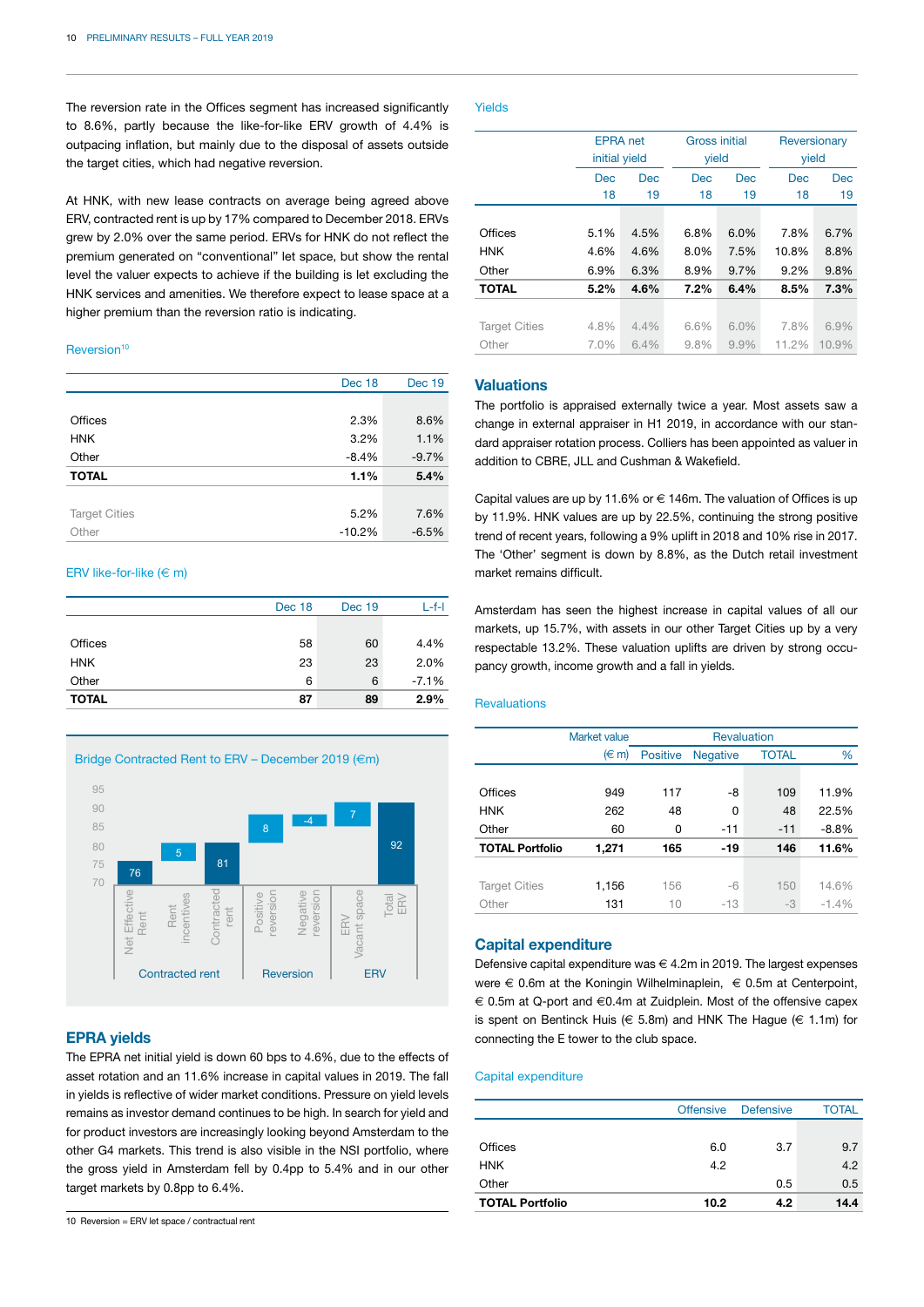#### **Development and renovations**

At the end of 2019 NSI has two assets classified as development - Investment property under construction, Bentinck Huis in The Hague and Donauweg in Amsterdam.

The redevelopment of Donauweg in Amsterdam is set to complete in H2 2020, at which time the asset will transfer back to investment property. This asset is already being marketed.

The redevelopment of Bentinck Huis is on track. Building works are likely to run into early Q2 instead of late Q1 due to an unforeseen issue related to the technical part of the historic building.

The existing Laanderpoort asset will only transfer to Investment Property under Construction in 2022 once all the necessary contracts are in place and demolition works are about to commence. For the from period January 2021 (when the current lease expires) to early 2022 (the expected date of demolition) ING will pay half rent for the building, subject to certain conditions related to the development project.

#### **Offices**

The Offices portfolio has seen a massive transformation compared to the portfolio NSI had at the end of 2016 when the new strategy was set out. Back in 2016 NSI had 108 offices in 54 cities with an EPRA vacancy rate of 21.3%. Today, excluding assets held for sale, the portfolio consists of 46 assets in 9 cities with a 4.0% vacancy. The majority of these assets are located in economic growth areas in close proximity to public transport hubs with strong accessibility by car. Furthermore, the portfolio offers substantial value-add potential. This is a strong foundatoin to further optimise and grow the portfolio.

The EPRA vacancy rate is down to 4.0% at year end, a fall of 7.1pp compared to the beginning of the year and well below the national average. The biggest drop was realised at the end of the year with strong letting results in Q4. Amsterdam is the largest contributor as the EPRA vacancy rate fell 6.6% on a like-for-like basis over the quarter to a modest 1.3%.

Strong positive momentum in Amsterdam Sloterdijk was converted with several new lease contracts signed. Q-Port is now fully let and Motion is almost fully let. At Centerpoint in Amsterdam Southeast a three-year lease contract for circa 5,000 sqm was signed in Q4, offering the team the necessary time and flexibility to prepare the asset for a potential redevelopment.

In the Hooghuisstraat in Eindhoven the government renewed its lease on circa 5,800 sqm of office space and signed a new lease for an additional 1.950 sqm.

#### Key office metrics - breakdown by segment

|                                 |           | <b>Dec 19</b> |           |             |            |
|---------------------------------|-----------|---------------|-----------|-------------|------------|
|                                 | Amsterdam | Other         |           | Other TOTAL | <b>Dec</b> |
|                                 |           | <b>Target</b> | <b>NL</b> |             | 18         |
|                                 |           | <b>Cities</b> |           |             |            |
|                                 |           |               |           |             |            |
| Number of properties            | 17        | 24            | 7         | 48          | 67         |
|                                 |           |               |           |             |            |
| Market value $(\in \mathsf{m})$ | 563       | 366           | 35        | 964         | 881        |
| Market value asset ( $\in$ m)   | 33        | 15            | 5         | 20          | 13         |
| Market value ( $\in$ sqm)       | 3,936     | 2,530         | 1,205     | 3,042       | 2,233      |
| Ann. contract rent ( $\in$ m)   | 30        | 22            | 3         | 56          | 59         |
| Average rent / sqm              | 220       | 174           | 125       | 191         | 179        |
|                                 |           |               |           |             |            |
| Reversion                       | 14.2%     | 2.3%          | $-1.3%$   | 8.6%        | 2.3%       |
|                                 |           |               |           |             |            |
| Lettable area (sqm k)           | 143       | 145           | 29        | 317         | 394        |
|                                 |           |               |           |             |            |
| ERV $(\in \mathsf{m})$          | 35        | 24            | 4         | 63          | 68         |
|                                 |           |               |           |             |            |
| <b>EPRA</b> vacancy             | 1.3%      | 7.2%          | 9.3%      | 4.0%        | 11.1%      |
| EPRA net initial yield          | 4.2%      | 4.6%          | 7.1%      | 4.5%        | 5.1%       |
| Reversionary yield              | 6.3%      | 7.1%          | 10.2%     | 6.7%        | 7.8%       |
| Wault (years)                   | 4.3       | 4.8           | 3.8       | 4.5         | 4.6        |

At the end of December 2019 Amsterdam makes up 58% of the total office portfolio Of the seven remaining offices in 'Other NL' two are held for sale and will leave the balance sheet in Q1. The other five are located in Delft and Hoofddorp.

#### Like-for-like11

|                            | NRI growth | Revaluation | <b>ERV</b> growth |
|----------------------------|------------|-------------|-------------------|
|                            | $\%$       | $\%$        | $\%$              |
| Amsterdam                  | 13.8%      | 14.2%       | 6.1%              |
| <b>Other Target Cities</b> | $-3.4%$    | 12.1%       | 1.6%              |
| <b>Other Netherlands</b>   | 6.9%       | 12.4%       | 7.6%              |
| Total                      | 6.2%       | 13.3%       | 4.4%              |

Like-for-like GRI is positive at 8.4%. Due to temporarily higher maintenance expenses in Rotterdam, The Hague and Eindhoven the likefor-like NRI is slightly lower, at a positive 6.2%.

Following extensive asset rotation in recent years and strong ERV growth of 4.4% in 2019, the overall office portfolio is now 8.6% reversionary. This is up from 2.3% at the end of 2018.

<sup>11</sup> NRI like-for-like 2019 compared to 2018, only includes assets in portfolio throughout all 12 months 2019 and all 12 months 2018, transformation and development projects are excluded. Revaluation and ERV growth relate to standing investments in portfolio on 31 December 2019 and 31 December 2018.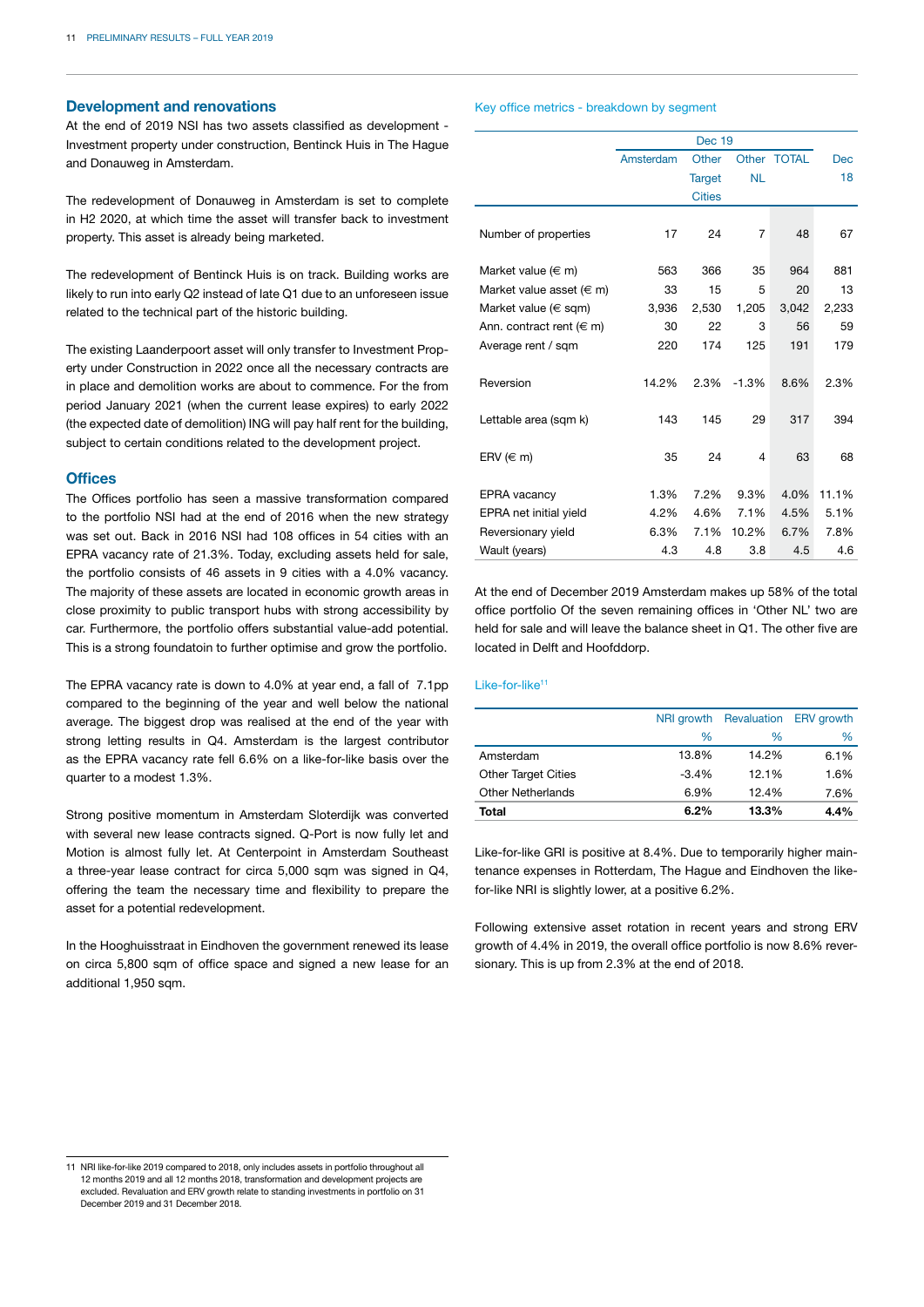

#### **HNK**

The composition of the HNK portfolio has not changed since the opening of HNK Schinkel in 2018. At December 2019 35.9% of the HNK portfolio by value is located in Amsterdam. We plan to include an HNK in our redevelopment at Laanderpoort, which is set to open in late 2024.

The EPRA vacancy rate at the end of 2019 is 14.5%, down from 23.2% at the end of 2018. The largest contributor to the drop is a 10-year firm lease with BDO for 4,814 sqm at HNK The Hague. Other noticeable letting achievements include a 1,500 sqm in HNK The Hague, 1,600 sqm in HNK Den Bosch and 590 sqm in HNK Utrecht Central.

The majority of the remaining vacancy is now at HNK Rotterdam Scheepsvaartkwartier. Of the 7,000 sqm of vacant space, 2,000 sqm is let and the lease will commence in May 2020. The vacancy rate in the market is falling and we expect this to lead to a further pickup in lettings in Rotterdam. We also have several inquiries in other HNKs which should lead to a further improvement in occupancy. For the end of 2020 the target is to have an EPRA vacancy rate below 10% for the total HNK portfolio.

Like-for-like Gross Rental Growth for the HNK portfolio is positive 9.2%. Having said that, polarisation remains high with Amsterdam up 22.1% whilst assets outside of NSI's target markets down 0.4%. NRI growth is 11.7% on a like-for-like basis, with Amsterdam up 19.2% and the HNKs outside target markets up a notable 7.9%. The latter increase is driven by strong results at HNK Ede.

The 22.5% revaluation of the HNK portfolio in 2019 is a result of  $a \in 2.8$ m increase in contractual rents and a 50 bps fall in the gross initial yield, driven by our assets in Amsterdam.

#### Key HNK metrics - breakdown by segment

|                               | Amsterdam      | Other         |                | Other TOTAL | <b>Dec</b> |
|-------------------------------|----------------|---------------|----------------|-------------|------------|
|                               |                | <b>Target</b> | <b>NL</b>      |             | 18         |
|                               |                | <b>Cities</b> |                |             |            |
| Number of properties          | 3              | 6             | 5              | 14          | 14         |
| Market value ( $\in$ m)       | 94             | 134           | 34             | 262         | 210        |
| Market value asset ( $\in$ m) | 31             | 22            | $\overline{7}$ | 19          | 15         |
| Market value ( $\in$ sqm)     | 3,444          | 2,097         | 956            | 2,062       | 1,650      |
| Ann. contract rent ( $\in$ m) | 5              | 10            | 4              | 20          | 17         |
| Average rent / sqm            | 218            | 196           | 150            | 190         | 188        |
| Reversion                     | 15.8%          | $-4.2%$       | $-6.0%$        | 1.1%        | 3.2%       |
| Lettable area (sqm k)         | 27             | 64            | 36             | 127         | 127        |
| ERV ( $\in$ m)                | $\overline{7}$ | 12            | 5              | 23          | 23         |
| <b>EPRA</b> vacancy           | 6.7%           | 14.5%         | 25.6%          | 14.5%       | 23.2%      |
| EPRA net initial yield        | 4.1%           | 4.7%          | 5.8%           | 4.6%        | 4.6%       |
| Reversionary yield            | 7.1%           | 8.8%          | 13.7%          | 8.8%        | 10.8%      |
| Wault (years)                 | 2.5            | 3.4           | 3.6            | 3.1         | 3.2        |

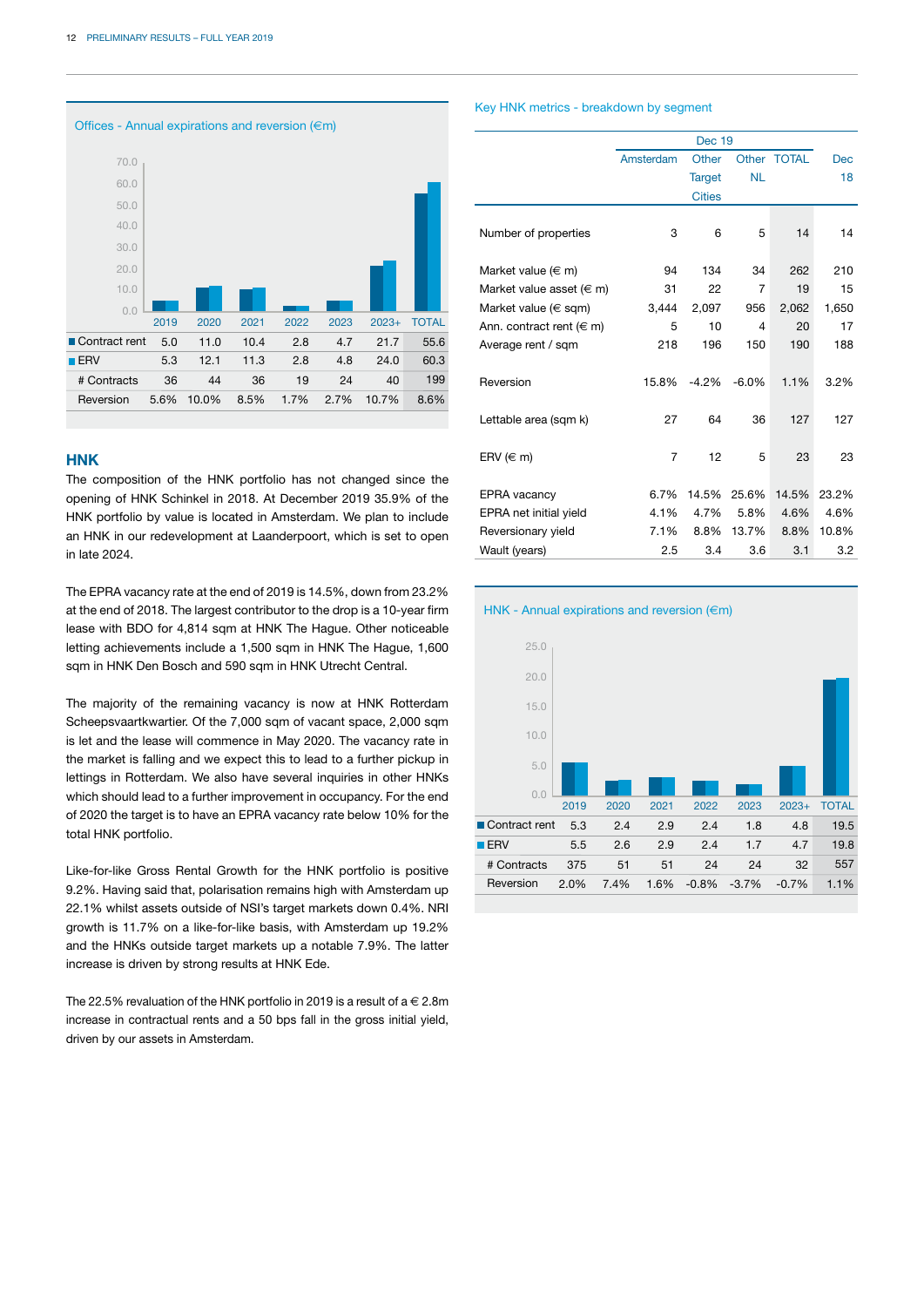#### **Other**

Significant progress is made on the disposal of non-core retail assets. At the end of 2019 only three retail assets remain, of which 'De Hagenborgh' in Almelo is a held-for-sale asset.

Following the disposal in Almelo only two retail assets remain. The four holdings that form NSI's interest in the Zuidplein shopping centre in Rotterdam have been consolidated into a single asset. Given the quality of the income, current valuations, the low overall portfolio LTV and the need for income to support the cashflow for the upcoming development phase the disposal of this asset has been put on hold. Shopping centre 't Loon in Heerlen will also be retained until all legal proceedings relating to the 2011 sinkhole issue have come to a conclusion

#### **ESG**

In September NSI received a GRESB score for the first time. The 71 points received out of 100 is in line with the benchmark average. There are several easy wins and the ambition is to improve the score in 2020.

By value 93% of our total portfolio has an energy label C or better. We have plans in place for all non-conforming assets and expect that by the end of 2020 all but two or three of our assets will have a C label or better. NSI's ambition goes further and this is visible in the HNK portfolio, where 88% of the assets by value have an A label and the remainder a C label.

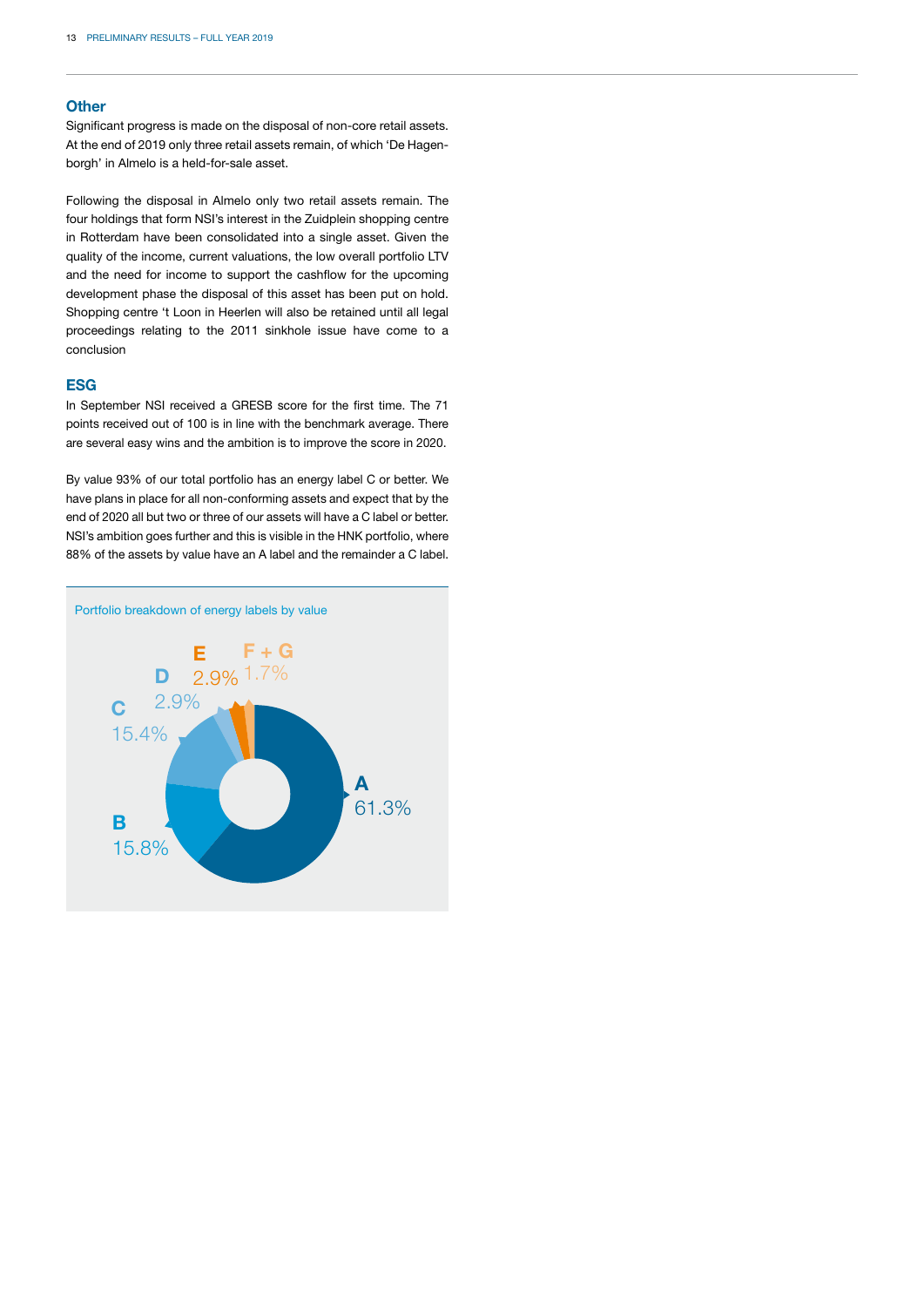# **BALANCE SHEET, NAV AND FINANCING**

#### **Balance sheet**

At the end of December 2019 two office assets and one retail asset with a combined value of  $\in$  16m are classified as held for sale.

#### **Net asset value**

The EPRA NAV at the end of December 2019 is  $\epsilon$  907m, an increase of 22.9% over the 12-month period ( $\in$  738m at YE 2018). Due to a small rise in the number of shares following the issuance of stock dividend, the EPRA NAV per share increased by 20.7% from  $\in$  39.75 at the end of 2018 to  $\in$  47.97 at the end of 2019. The change in the NAV is explained in the following bridge.



The gap between EPRA NAV and EPRA NNNAV of  $\in$  0.57 per share reflects the negative fair value of derivatives and the market value of the debt.

The issue price of the stock dividend in May was  $\in$  39.20 on an ex-dividend basis, in line with the YE 2018 NAV. The issue price of the stock dividend in August was  $\epsilon$  42.64 on an ex-dividend basis, in line with the June 2019 NAV. The issuance of stock dividend has had a small negative impact of €0.14 per share on 2019 EPRA NAV.

#### **Funding**

NSI refinanced most of its debt in 2018. The current treasury objectives are 1) to maintain sufficient flexibility and capacity in the debt structure to fund and de-risk both the development pipeline and potential acquisitions, 2) to take advantage of the current relatively flat interest curve by pushing out maturities and diversifying the maturity profile, and 3) to increase funding sources and diversify the investor base.

In line with the strategy, in April NSI agreed to extend the RCF by one year. As a result the  $\in$  300m RCF, of which  $\in$  40m was drawn by December 2019, is now set to mature in April 2024.

In August NSI issued € 40m of 12-year unsecured notes to affiliates of Athene Asset Management, a subsidiary of Apollo Global Management. The notes are euro denominated and have a fixed coupon of 1.70%.

In December NSI repaid € 100m of the Term Loan in order to diversify its funding sources and maturity profile, in line with treasury objectives.



At the end of December 2019 the average loan maturity is 5.4 years (December 2018: 5.0 years). Of debt drawn 73% is unsecured (85% of available debt) and the cost of debt is 2.1%. The focus in 2020 will be to further extend maturities and further increase the funding diversification to reduce the reliance on bank financing and lower the risk of large maturities during the period of major development activity.

#### Net debt -2019 (€m)

|                              | <b>Dec 19</b> | Dec 18 |         |
|------------------------------|---------------|--------|---------|
|                              |               |        |         |
| Debt outstanding             | 342.8         | 439.1  | $-96.3$ |
| Amortisation costs           | $-1.3$        | $-1.4$ | 0.1     |
| Book value of debt           | 341.5         | 437.7  | $-96.2$ |
|                              |               |        |         |
| Cash and cash equivalents    | $-1.4$        | $-0.2$ | $-1.2$  |
| Debts to credit institutions | 12.6          | 10.5   | 2.1     |
| Net debt                     | 352.6         | 447.9  | -95.3   |

Net debt is down by € 95.3m in 2019. This is primarily driven by net disposals and retained earnings over the period. Taking into account debt to credit institutions our remaining committed undrawn credit facilities are circa  $\in$  250m.

#### **Leverage and hedging**

The LTV is 27.4% at December 2019, down 9.5 percentage point compared to December 2018 (36.9%). After the transfer of the assets held for sale the pro forma LTV will fall to 26.5%. As a result of lower financing costs the ICR increased to 6.8x at the end of December, well above the 2.0x covenant.

NSI is using swaps to hedge its interest rate risk on variable rate loans. The funds received from the issue of fixed rate notes, in combination with net disposal proceeds, were used to lower the RCF and Term loan, both of which have a variable rate. As a result the volume hedge ratio increased above NSI's internal limit of 100% in Q3 2019. To bring the volume hedge ratio below 100%, in September,  $\in$  127.5m of swaps were broken at a cost of  $\in$ 6.0m. The maturity of derivatives and fixed rate debt is 5.2 years at the end of December 2019 and the maturity hedge is 98% (target range: 70-120%). The notional amount of swaps outstanding and fixed rate debt is €343m. The volume hedge at the end of the year is 100% (target range: 70-100%).

#### **Covenants**

|            | Covenant    |       | Dec 15 Dec 16 Dec 17 Dec 18 |       |             | Dec 19 |
|------------|-------------|-------|-----------------------------|-------|-------------|--------|
|            |             |       |                             |       |             |        |
| LTV        | ≤60%        | 43.3% | 44.1%                       | 36.9% | 36.9% 27.4% |        |
| <b>ICR</b> | $\geq 2.0x$ | 3.2x  | 3.8x                        | 4.7x  | 5.5x        | 6.8x   |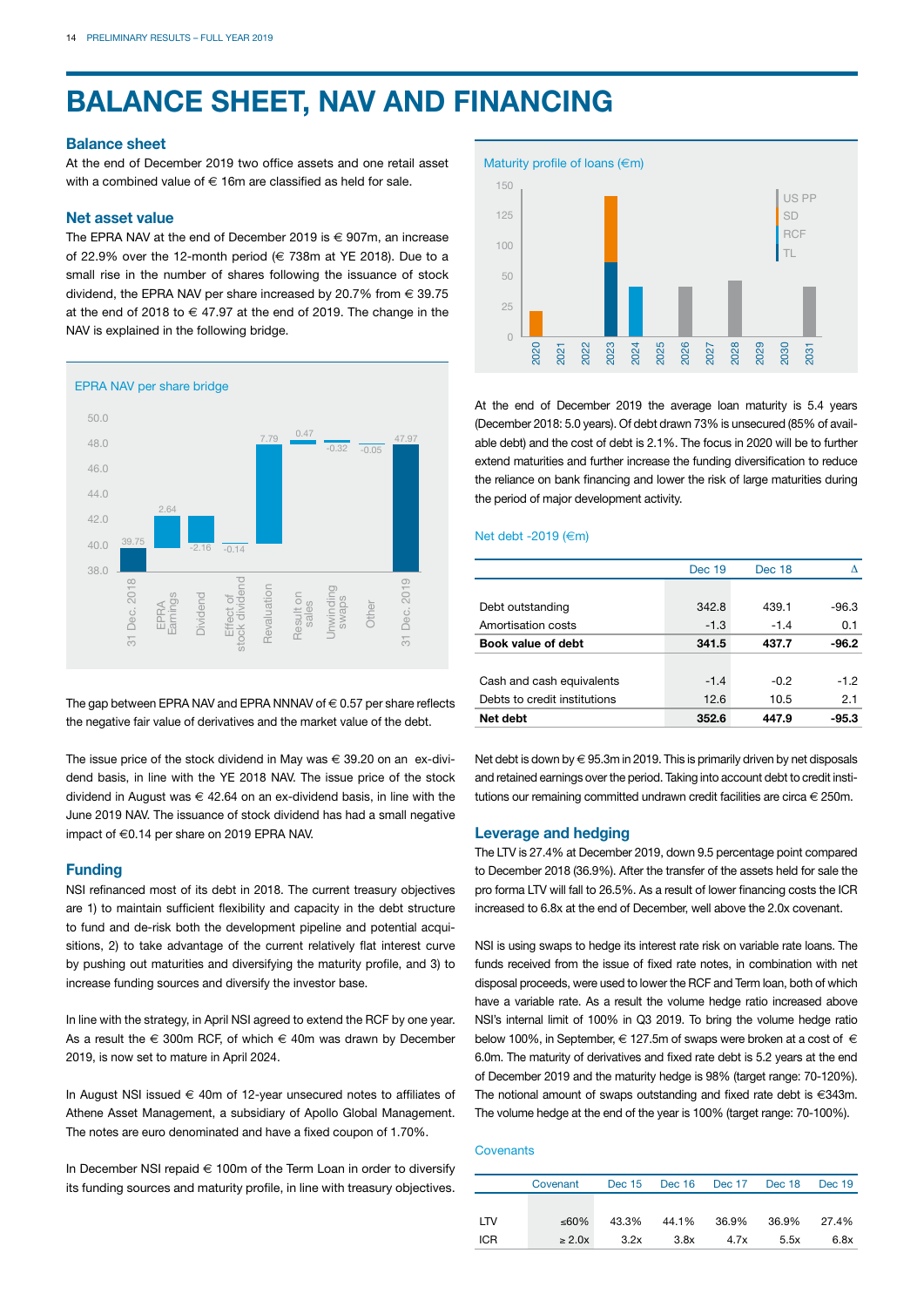# **CONSOLIDATED FINANCIAL INFORMATION**

### **CONSOLIDATED STATEMENT OF COMPREHENSIVE INCOME**

|                                                   | 2019           | 2018      |
|---------------------------------------------------|----------------|-----------|
| Gross rental income                               | 82,831         | 83,721    |
|                                                   |                |           |
| Service costs recharged to tenants                | 12,817         | 13,465    |
| Service costs                                     | $-14,418$      | $-14,702$ |
| Service costs not recharged                       | $-1,601$       | $-1,237$  |
| Operating costs                                   | $-14,003$      | $-13,256$ |
| Net rental income                                 | 67,227         | 69,228    |
|                                                   |                |           |
| Revaluation of investment property                | 144,642        | 46,418    |
| Net result on sale of investment property         | 8,728          | 841       |
| Net result from investments                       | 220,597        | 116,488   |
|                                                   |                |           |
| Administrative costs                              | $-7,948$       | $-7,950$  |
| Other income and costs                            | $-1,402$       | 18        |
| Financing income                                  | $\overline{2}$ | 27        |
| Financing costs                                   | $-9,841$       | $-12,532$ |
| Movement in market value of financial derivatives | $-5,110$       | $-4,497$  |
| Net financing result                              | $-14,950$      | $-17,003$ |
| <b>Result before tax</b>                          | 196,297        | 91,553    |
| Corporate income tax                              | $-1$           | -28       |
| Total result for the year                         | 196,297        | 91,525    |
|                                                   |                |           |
| Other comprehensive income                        |                |           |
| Total comprehensive income for the year           | 196,297        | 91,525    |
|                                                   |                |           |
| Total comprehensive income attributable to:       |                |           |
| Shareholders                                      | 196,297        | 91,525    |
| Total comprehensive income for the year           | 196,297        | 91,525    |
| Data per average outstanding share:               |                |           |
| Diluted as well as non-diluted result after tax   | 10.47          | 4.95      |
|                                                   |                |           |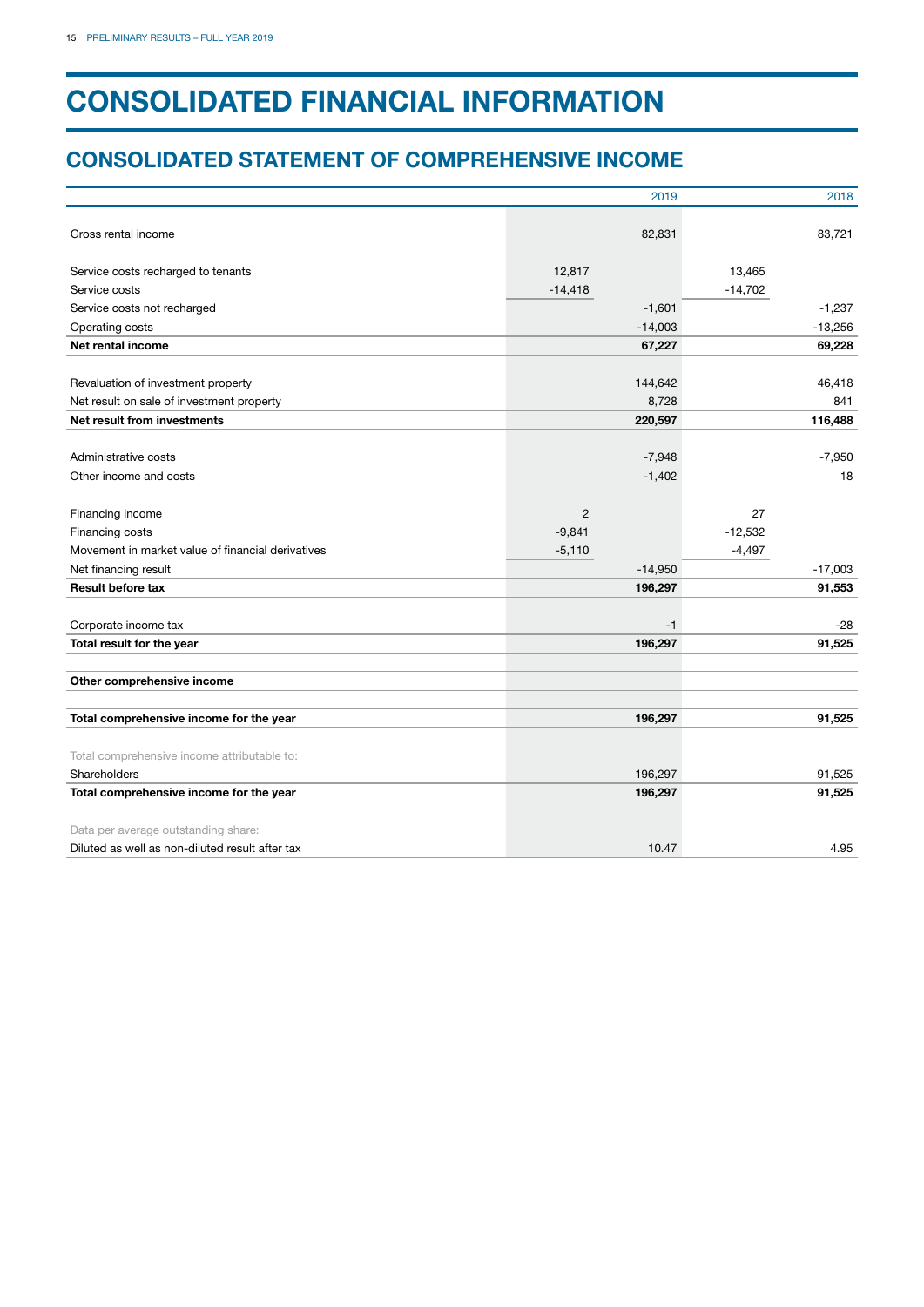# **CONSOLIDATED STATEMENT OF FINANCIAL POSITION**

|                                                           | 31 December 2019 | 31 December 2018 |
|-----------------------------------------------------------|------------------|------------------|
|                                                           |                  |                  |
| Assets                                                    |                  |                  |
| Investment property                                       | 1,263,089        | 1,202,691        |
| Derivative financial instruments                          |                  | 323              |
| Tangible fixed assets                                     | 1,531            | 777              |
| Intangible fixed assets                                   | 366              | 510              |
| Other non-current assets                                  | 7,662            | 6,319            |
| <b>Non-current assets</b>                                 | 1,272,649        | 1,210,619        |
|                                                           |                  |                  |
| Debtors and other receivables                             | 1,101            | 1,755            |
| Cash and cash equivalents                                 | 1,433            | 245              |
| Assets held for sale                                      | 15,950           | 3,940            |
| <b>Current assets</b>                                     | 18,484           | 5,940            |
|                                                           |                  |                  |
| <b>Total assets</b>                                       | 1,291,133        | 1,216,559        |
|                                                           |                  |                  |
| Shareholders' equity                                      |                  |                  |
| Issued share capital                                      | 69,617           | 68,353           |
| Share premium reserve                                     | 919,661          | 920,935          |
| Other reserves                                            | $-282,266$       | $-347,531$       |
| Total result for the year                                 | 196,297          | 91,525           |
| Shareholders' equity                                      | 903,308          | 733,283          |
|                                                           |                  |                  |
| Liabilities                                               |                  |                  |
| Interest bearing loans                                    | 315,765          | 436,407          |
| Derivative financial instruments                          | 3,978            | 5,327            |
| Other non-current liabilities                             | 5,365            | 4,080            |
| <b>Non-current liabilities</b>                            | 325,108          | 445,813          |
|                                                           |                  |                  |
| Redemption requirement interest bearing loans             | 25,725           | 1,250            |
| Derivative financial instruments                          | 208              | 43               |
| Creditors and other payables                              | 23,930           | 25,602           |
| Debts to credit institutions                              | 12,576           | 10,497           |
| Liabilities directly associated with assets held for sale | 279              | 71               |
| <b>Current liabilities</b>                                | 62,717           | 37,464           |
|                                                           |                  |                  |
| <b>Total liabilities</b>                                  | 387,825          | 483,277          |
|                                                           |                  |                  |
| Total shareholders' equity and liabilities                | 1,291,133        | 1,216,559        |
|                                                           |                  |                  |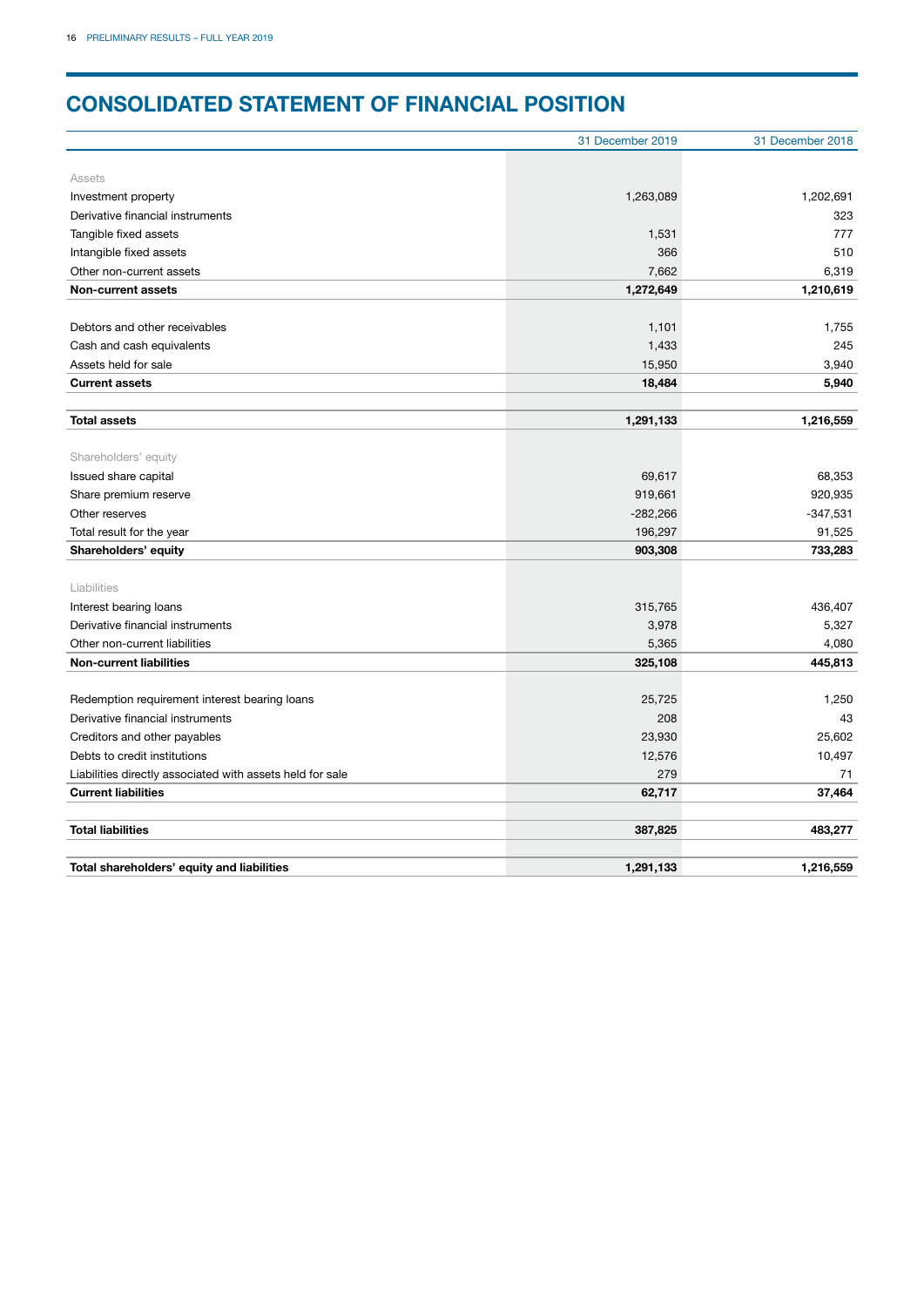# **CONSOLIDATED CASH FLOW STATEMENT**

|                                                              |            | 2019           |           | 2018       |
|--------------------------------------------------------------|------------|----------------|-----------|------------|
| Result from operations after tax                             |            | 196,297        |           | 91,525     |
| Adjusted for:                                                |            |                |           |            |
| Revaluation of investment property                           | $-144,642$ |                | $-46,418$ |            |
| Net result on sale of investment property                    | $-8,728$   |                | $-841$    |            |
| Net financing result                                         | 14,950     |                | 17,003    |            |
| Corporate income tax                                         | 1          |                | 28        |            |
| Depreciation and amortisation                                | 520        |                | 223       |            |
|                                                              |            | $-137,900$     |           | $-30,005$  |
| Movements in working capital:                                |            |                |           |            |
| Debtors and other receivables                                | $-948$     |                | $-88$     |            |
| Creditors and other payables                                 | $-2,746$   |                | 1,015     |            |
|                                                              |            | $-3,694$       |           | 927        |
| Cash flow from operations                                    |            | 54,703         |           | 62,447     |
|                                                              |            |                |           |            |
| Financing income received                                    |            | 2              |           | 27         |
| Financing costs paid                                         |            | $-9,480$       |           | $-9,751$   |
| Settlement of derivatives                                    |            | $-5,971$       |           |            |
| Tax paid                                                     |            | $-31$          |           | -57        |
| Cash flow from operating activities                          |            | 39,222         |           | 52,666     |
|                                                              |            |                |           |            |
| Purchases of investment property and subsequent expenditure  |            | $-45,886$      |           | $-178,539$ |
| Proceeds from sale of investment property                    |            | 128,539        |           | 120,139    |
| Investments in tangible fixed assets                         |            |                |           | -58        |
| Disinvestments in tangible fixed assets                      |            | $\overline{c}$ |           |            |
| Investments in intangible fixed assets                       |            | $-68$          |           | $-104$     |
| <b>Cash flow from investment activities</b>                  |            | 82,588         |           | -58,563    |
|                                                              |            |                |           |            |
| Dividend paid to the company's shareholders                  |            | $-26,271$      |           | $-31,887$  |
| Proceeds from interest bearing loans                         |            | 100,000        |           | 519,712    |
| Transaction costs interest bearing loans paid                |            | $-179$         |           | $-1,297$   |
| Repayment of interest bearing loans                          |            | $-196,250$     |           | $-487,838$ |
| Cash flow from financing activities                          |            | $-122,701$     |           | $-1,309$   |
|                                                              |            |                |           |            |
| Net cash flow                                                |            | $-891$         |           | $-7,206$   |
| Cash and cash equivalents and debts to credit institutions - |            |                |           |            |
| balance as per 1 January                                     |            | $-10,252$      |           | $-3,046$   |
|                                                              |            |                |           |            |
| Cash and cash equivalents and debts to credit institutions - |            |                |           |            |
| balance as per 31 December                                   |            | $-11.143$      |           | $-10.252$  |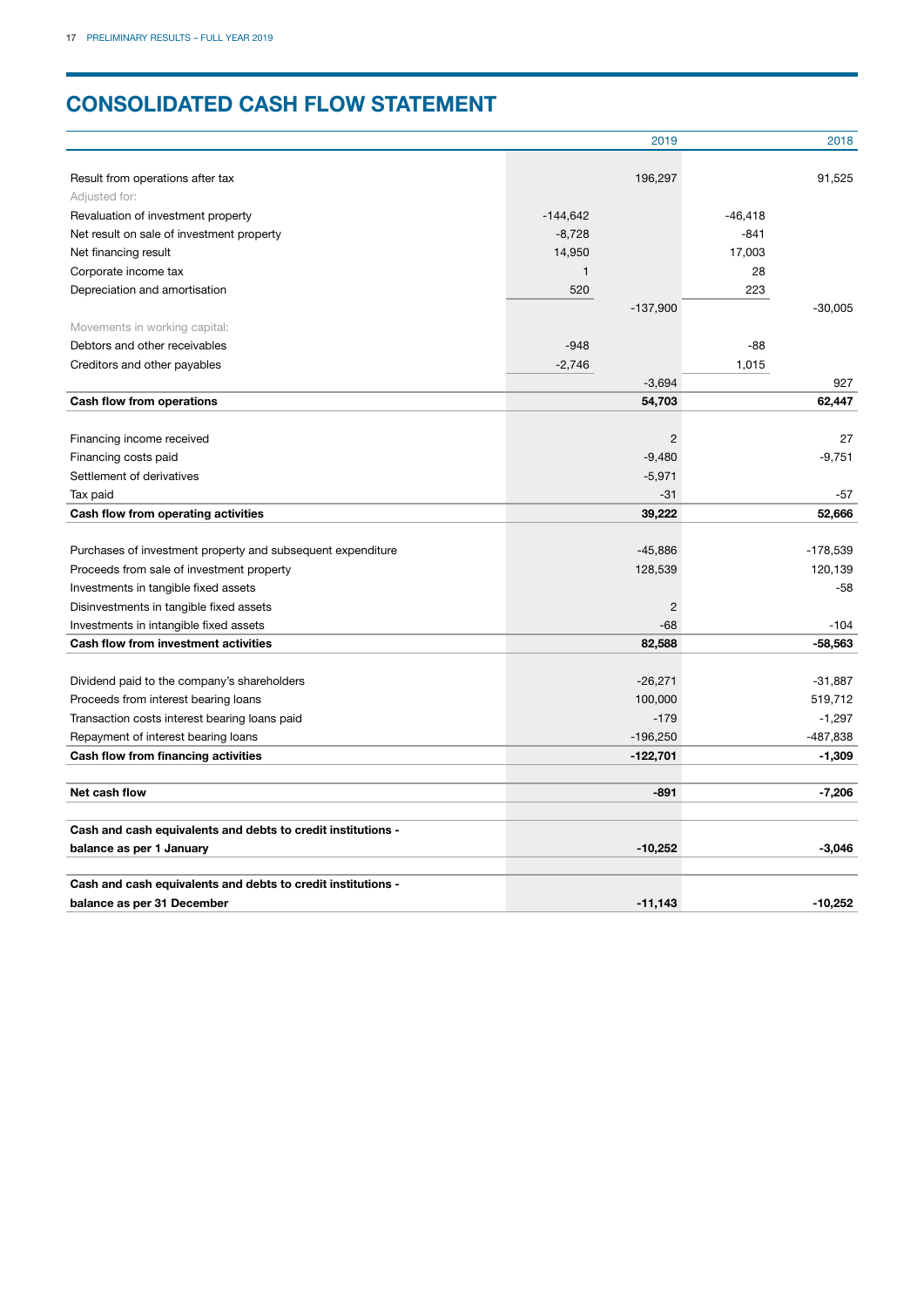## **CONSOLIDATED STATEMENT OF CHANGES IN SHAREHOLDERS' EQUITY**

**2019:**

|                                         |         | Issued share Share premium | Other reserves | Result for the | Shareholders' |
|-----------------------------------------|---------|----------------------------|----------------|----------------|---------------|
|                                         | capital | reserve                    |                | year           | equity        |
|                                         |         |                            |                |                |               |
| Balance as per 1 January 2019           | 68,353  | 920.935                    | $-347,531$     | 91,525         | 733,282       |
|                                         |         |                            |                |                |               |
| Total result for the year               |         |                            |                | 196.297        | 196,297       |
| Total comprehensive income for the year |         |                            |                | 196,297        | 196,297       |
| Profit appropriation - 2018             |         |                            | 91,525         | $-91,525$      |               |
| Distribution final dividend - 2018      | 646     | $-651$                     | $-13,926$      |                | $-13,931$     |
| Interim dividend - 2019                 | 618     | $-624$                     | $-12,335$      |                | $-12,340$     |
| Contributions from and to shareholders  | 1,264   | $-1,274$                   | 65,264         | $-91,525$      | $-26,271$     |
| Balance as per 31 December 2019         | 69,617  | 919,661                    | $-282,266$     | 196.297        | 903,308       |

### **2018:**

|                                               |         | Issued share Share premium | Other reserves | Result for the | Shareholders' |
|-----------------------------------------------|---------|----------------------------|----------------|----------------|---------------|
|                                               | capital | reserve                    |                | year           | equity        |
| Balance as per 31 December 2017               | 67,583  | 921,715                    | -408.212       | 91,602         | 672,688       |
| Change in accounting policy following IFRS 9  |         |                            | 956            |                | 956           |
| Balance as per 1 January 2018                 | 67,583  | 921,715                    | -407,256       | 91,602         | 673,644       |
| Total result for the year                     |         |                            |                | 91,525         | 91,525        |
| Total comprehensive income for the year       |         |                            |                | 91,525         | 91,525        |
| Profit appropriation - 2017                   |         |                            | 91,602         | -91,602        |               |
| Distribution final dividend - 2017            | 402     | $-407$                     | $-16,407$      |                | $-16,412$     |
| Interim dividend - 2018                       | 368     | $-373$                     | $-15,469$      |                | $-15,474$     |
| <b>Contributions from and to shareholders</b> | 770     | -780                       | 59,725         | -91,602        | $-31,887$     |
| Balance as per 31 December 2018               | 68,353  | 920,935                    | $-347,531$     | 91,525         | 733,282       |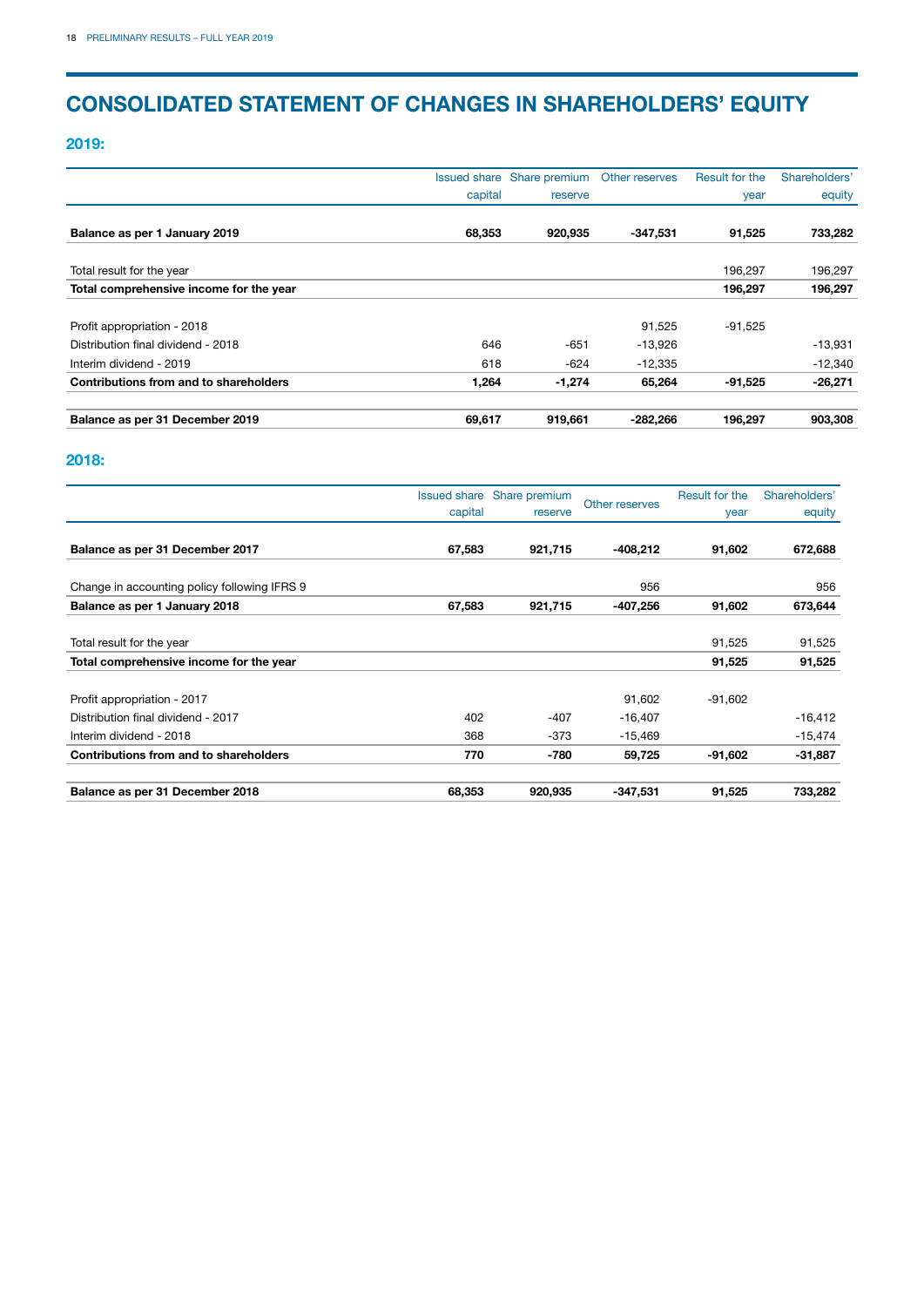### **SEGMENT INFORMATION**

### **Segment split income statement 2019**

|                                           |          | <b>Offices</b> |                 |          | <b>HNK</b>    |                 |           |                 |              |
|-------------------------------------------|----------|----------------|-----------------|----------|---------------|-----------------|-----------|-----------------|--------------|
|                                           | A'dam    | Other          | <b>Other NL</b> | A'dam    | Other         | <b>Other NL</b> |           | Other Corporate | <b>TOTAL</b> |
|                                           |          | <b>Target</b>  |                 |          | <b>Target</b> |                 |           |                 |              |
|                                           |          | <b>Cities</b>  |                 |          | <b>Cities</b> |                 |           |                 |              |
| Gross rental income                       | 27,471   | 21,895         | 6,297           | 4,755    | 9,202         | 3,439           | 9,773     |                 | 82,831       |
| Service costs recharged to tenants        | 2,815    | 2,925          | 1,312           | 996      | 2,259         | 1,115           | 1,395     |                 | 12,817       |
|                                           |          |                |                 |          |               |                 |           |                 |              |
| Service costs                             | $-3,262$ | $-3,299$       | $-1,026$        | $-1,127$ | $-2,729$      | $-1,426$        | $-1,543$  |                 | $-14,413$    |
| Service costs not recharged               | $-447$   | $-373$         | 285             | $-131$   | $-475$        | $-311$          | $-148$    |                 | $-1,601$     |
| Operating costs                           | $-2,918$ | $-3,939$       | $-963$          | $-819$   | $-2,315$      | $-779$          | $-2,268$  |                 | $-14,003$    |
| Net rental income                         | 24,105   | 17,583         | 5,619           | 3,804    | 6,411         | 2,348           | 7,357     |                 | 67,227       |
|                                           |          |                |                 |          |               |                 |           |                 |              |
| Revaluation of investment property        | 67,923   | 35,977         | 4,246           | 21,058   | 23,195        | 3,224           | $-10,981$ |                 | 144,642      |
| Net result on sale of investment property | 1,350    | 3,169          | 5,021           |          |               |                 | $-811$    | 0               | 8,728        |
| Net result from investment                | 93,378   | 56,728         | 14,886          | 24,862   | 29,606        | 5,573           | $-4,435$  | 0               | 220,597      |
|                                           |          |                |                 |          |               |                 |           |                 |              |
| Administrative costs                      |          |                |                 |          |               |                 |           | $-7,948$        | $-7,948$     |
| Other income and costs                    |          |                |                 |          |               |                 |           | $-1,402$        | $-1,402$     |
| Net financing result                      |          |                |                 |          |               |                 |           | $-14,950$       | $-14,950$    |
| <b>Result before tax</b>                  | 93,378   | 56,728         | 14,886          | 24,862   | 29,606        | 5,573           | $-4,435$  | $-24,300$       | 196,297      |
| Corporate income tax                      |          |                |                 |          |               |                 |           | $-1$            | $-1$         |
| Total result for the year                 | 93,378   | 56,728         | 14,886          | 24,862   | 29,606        | 5,573           | $-4,435$  | $-24,301$       | 196,297      |
|                                           |          |                |                 |          |               |                 |           |                 |              |
| Other comprehensive income                |          |                |                 |          |               |                 |           |                 |              |
| Total comprehensive income for the year   | 93,378   | 56,728         | 14,886          | 24,862   | 29,606        | 5,573           | $-4,435$  | $-24,301$       | 196,297      |
| Attributable to shareholders              | 93,378   | 56.728         | 14.886          | 24.862   | 29.606        | 5.573           | $-4,435$  | $-24.301$       | 196.297      |

### **Segment split balance sheet 2019**

|                                      |         | <b>Offices</b> |                 |        | <b>HNK</b>    |                 |        |                 |              |
|--------------------------------------|---------|----------------|-----------------|--------|---------------|-----------------|--------|-----------------|--------------|
|                                      | A'dam   | Other          | <b>Other NL</b> | A'dam  | Other         | <b>Other NL</b> |        | Other Corporate | <b>TOTAL</b> |
|                                      |         | <b>Target</b>  |                 |        | <b>Target</b> |                 |        |                 |              |
|                                      |         | <b>Cities</b>  |                 |        | <b>Cities</b> |                 |        |                 |              |
|                                      |         |                |                 |        |               |                 |        |                 |              |
| Investment property                  | 561,353 | 362,693        | 19,969          | 93,999 | 132,820       | 32,189          | 60,066 |                 | 1,263,089    |
| Other assets                         | 2,067   | 3,442          | 106             | 363    | 730           | 681             | 274    | 4,432           | 12,094       |
| Assets held for sale                 |         |                | 15,200          |        |               |                 | 750    |                 | 15,950       |
| <b>Total assets</b>                  | 563,419 | 366,135        | 35,275          | 94,362 | 133,550       | 32,870          | 61,090 | 4,432           | 1,291,133    |
|                                      |         |                |                 |        |               |                 |        |                 |              |
| Non-current liabilities              | 1,050   | 497            | 115             | 1,394  | 1,216         | 324             | 179    | 320,332         | 325,108      |
| <b>Current liabilities</b>           | 2,187   | 151            | $-181$          | -1     | 121           | 173             | 174    | 59,815          | 62,438       |
| Liabilities directly associated with |         |                |                 |        |               |                 |        |                 |              |
| assets held for sale                 |         |                | 260             |        |               |                 | 20     |                 | 279          |
| <b>Total liabilities</b>             | 3,237   | 648            | 193             | 1,394  | 1,337         | 497             | 373    | 380,147         | 387,825      |
| Purchases of investment property     |         |                |                 |        |               |                 |        |                 |              |
| and subsequent expenditures          | 27,510  | 12,615         | 338             | 967    | 3.097         | 110             | 1,250  |                 | 45,886       |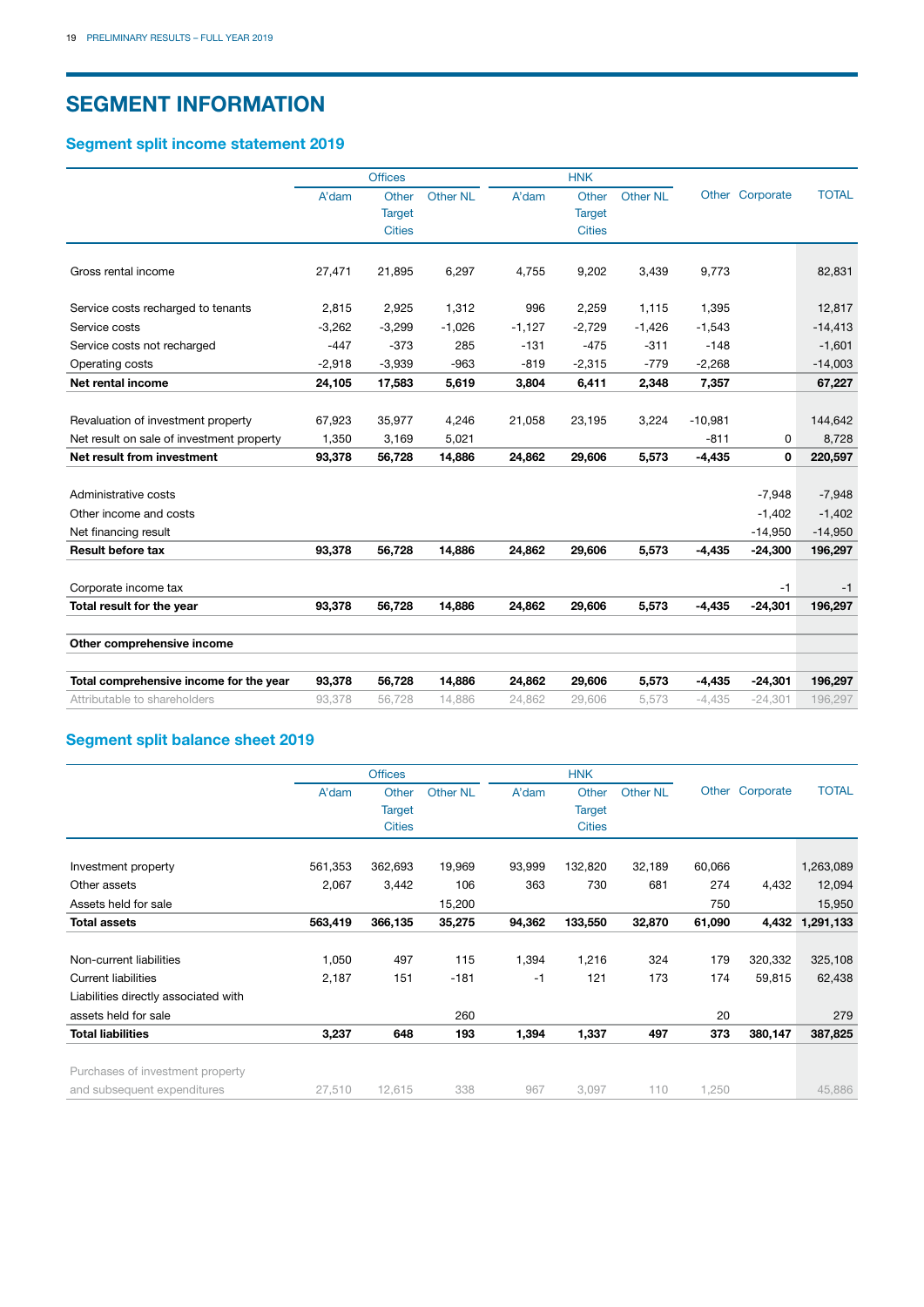### **Segment split income statement 2018**

|                                           |          | <b>Offices</b> |          |        | <b>HNK</b>    |          |          |                 |              |
|-------------------------------------------|----------|----------------|----------|--------|---------------|----------|----------|-----------------|--------------|
|                                           | A'dam    | Other          | Other NL | A'dam  | Other         | Other NL |          | Other Corporate | <b>TOTAL</b> |
|                                           |          | <b>Target</b>  |          |        | <b>Target</b> |          |          |                 |              |
|                                           |          | <b>Cities</b>  |          |        | <b>Cities</b> |          |          |                 |              |
| Gross rental income                       | 22,027   | 19,432         | 11,978   | 3,452  | 8,457         | 3,455    | 14,920   |                 | 83,721       |
| Service costs recharged to tenants        | 2,260    | 3,519          | 2,036    | 819    | 2,138         | 1,044    | 1.649    |                 | 13,465       |
| Service costs                             | $-2,494$ | $-3,866$       | $-2,447$ | $-732$ | $-2,226$      | $-1,105$ | $-1,832$ |                 | $-14,702$    |
| Service costs not recharged               | $-234$   | $-347$         | $-411$   | 88     | $-88$         | $-60$    | $-183$   |                 | $-1,237$     |
| Operating costs                           | $-2,198$ | $-2,699$       | $-1,657$ | $-981$ | $-2,552$      | $-1,238$ | $-1,931$ |                 | $-13,256$    |
| Net rental income                         | 19,595   | 16,385         | 9,910    | 2,559  | 5,817         | 2,156    | 12,806   |                 | 69,228       |
|                                           |          |                |          |        |               |          |          |                 |              |
| Revaluation of investment property        | 27,106   | 20,767         | $-8,648$ | 17,715 | 1,779         | $-2,517$ | $-9,786$ |                 | 46,418       |
| Net result on sale of investment property |          | 2,547          | $-757$   |        |               |          | $-949$   |                 | 841          |
| Net result from investment                | 46,702   | 39,699         | 505      | 20,275 | 7,597         | $-361$   | 2,071    |                 | 116,488      |
|                                           |          |                |          |        |               |          |          |                 |              |
| Administrative costs                      |          |                |          |        |               |          |          | $-7,950$        | $-7,950$     |
| Other income and costs                    |          |                |          |        |               |          |          | 18              | 18           |
| Net financing result                      |          |                |          |        |               |          |          | $-17,003$       | $-17,003$    |
| <b>Result before tax</b>                  | 46,702   | 39,699         | 505      | 20,275 | 7,597         | $-361$   | 2,071    | $-24,934$       | 91,553       |
|                                           |          |                |          |        |               |          |          |                 |              |
| Corporate income tax                      |          |                |          |        |               |          |          | $-28$           | $-28$        |
| Total result for the year                 | 46,702   | 39,699         | 505      | 20,275 | 7,597         | $-361$   | 2,071    | $-24,962$       | 91,525       |
| Other comprehensive income                |          |                |          |        |               |          |          |                 |              |
| Total comprehensive income for the year   | 46,702   | 39,699         | 505      | 20,275 | 7.597         | $-361$   | 2,071    | $-24,962$       | 91,525       |
| Attributable to shareholders              | 46.702   | 39,699         | 505      | 20,275 | 7,597         | $-361$   | 2,071    | $-24,962$       | 91,525       |

### **Segment split balance sheet 2018**

|         | <b>Offices</b> |                 |        | <b>HNK</b>    |                 |         |                  |              |
|---------|----------------|-----------------|--------|---------------|-----------------|---------|------------------|--------------|
| A'dam   | Other          | <b>Other NL</b> | A'dam  | Other         | <b>Other NL</b> |         | Corporate        | <b>TOTAL</b> |
|         | <b>Target</b>  |                 |        | <b>Target</b> |                 |         |                  |              |
|         | <b>Cities</b>  |                 |        | <b>Cities</b> |                 |         |                  |              |
|         |                |                 |        |               |                 |         |                  |              |
| 469,845 | 322,468        | 79,846          | 71,604 | 106,528       | 28,854          | 123,544 |                  | 1,202,691    |
| 1,200   | 3,257          | 194             | 281    | 522           | 531             | 336     | 3,609            | 9,929        |
|         |                | 3,000           |        |               |                 |         |                  | 3,940        |
| 471,045 | 326,665        | 83,040          | 71,885 | 107,050       | 29,385          |         | 3,609            | 1,216,559    |
|         |                |                 |        |               |                 |         |                  |              |
| 574     | 376            | 335             | 970    | 1,104         | 264             | 457     | 441,733          | 445,813      |
| 4,629   | 4,400          | $-7,741$        | 782    | 1,272         | $-1,647$        | 1,613   | 34,084           | 37,392       |
|         |                |                 |        |               |                 |         |                  |              |
|         |                | 71              |        |               |                 |         |                  | 71           |
| 5,203   | 4,776          | $-7,334$        | 1,752  | 2,376         | $-1,383$        | 2,069   | 475,818          | 483,277      |
|         |                |                 |        |               |                 |         |                  |              |
|         |                |                 |        |               |                 |         |                  | 178,539      |
|         | 90,701         | 940<br>73,626   | 836    | 4,905         | 5,951           | 294     | 123,880<br>2,226 | Other        |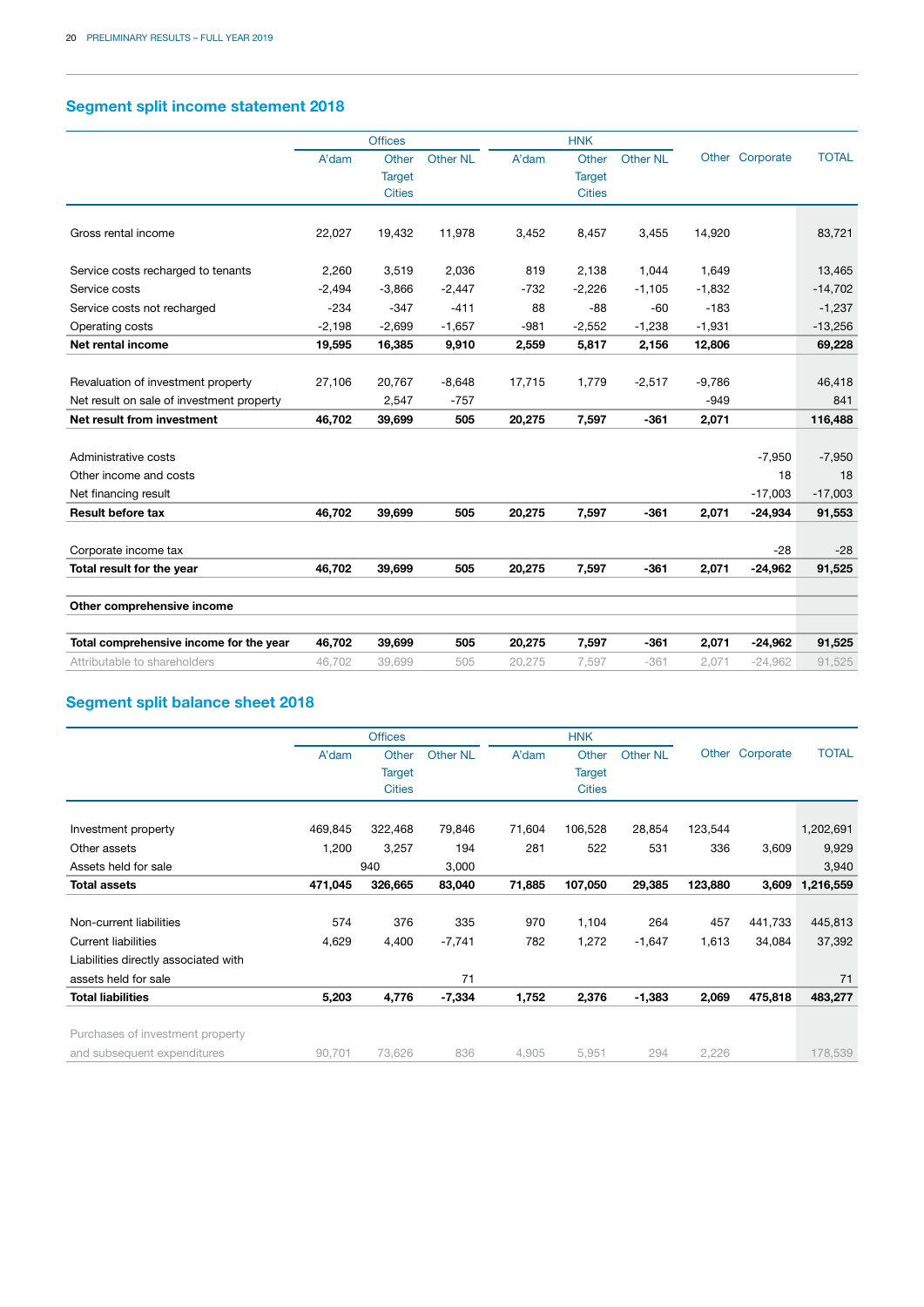# **EPRA KEY PERFORMANCE MEASURES**

### **KEY PERFORMANCE INDICATORS**

|                                              | 2019             |                   | 2018             |                        |  |
|----------------------------------------------|------------------|-------------------|------------------|------------------------|--|
|                                              | $\epsilon$ ' 000 | per share $(\in)$ | $\epsilon$ ' 000 | per share $(\epsilon)$ |  |
|                                              |                  |                   |                  |                        |  |
| <b>EPRA</b> earnings                         | 49,439           | 2.64              | 48,745           | 2.64                   |  |
| EPRA cost ratio (incl. direct vacancy costs) | 28.4%            |                   | 26.5%            |                        |  |
| EPRA cost ratio (excl. direct vacancy costs) | 26.3%            |                   | 25.0%            |                        |  |
| EPRA property related capital expenditure    | 46,012           |                   | 178,539          |                        |  |
|                                              |                  |                   |                  |                        |  |
|                                              | 31 December 2019 |                   | 31 December 2018 |                        |  |
|                                              | $\epsilon$ ' 000 | per share $(\in)$ | $\epsilon$ ' 000 | per share $(\epsilon)$ |  |
|                                              |                  |                   |                  |                        |  |
| <b>EPRA NAV</b>                              | 907,493          | 47.97             | 738,330          | 39.75                  |  |
| <b>EPRA NNNAV</b>                            | 896,695          | 47.40             | 728,076          | 39.20                  |  |
| <b>EPRA NRV</b>                              | 984,732          | 52.05             | 811,173          | 43.67                  |  |
| EPRA NTA                                     | 984,366          | 52.03             | 810,664          | 43.64                  |  |
| EPRA NDV                                     | 896,437          | 47.39             | 727,730          | 39.18                  |  |
| EPRA net initial yield (NIY)                 | 4.6%             |                   | 5.2%             |                        |  |
| EPRA topped-up net initial yield             | 4.9%             |                   | 5.6%             |                        |  |
| EPRA vacancy rate                            | 7.1%             |                   | 13.8%            |                        |  |

# **NOTES TO THE EPRA KEY PERFORMANCE INDICATORS**

### **EPRA Earnings**

|                                                    | 2019      | 2018      |
|----------------------------------------------------|-----------|-----------|
|                                                    |           |           |
| Gross rental income                                | 82,831    | 83,721    |
| Service costs not recharged                        | $-1,601$  | $-1,237$  |
| Operating costs                                    | $-14,003$ | $-13,256$ |
| Net rental income                                  | 67,227    | 69,228    |
|                                                    |           |           |
| Administrative costs                               | $-7,948$  | $-7,950$  |
| Net financing result                               | $-9,840$  | $-12,506$ |
| Direct investment result before tax                | 49,439    | 48,773    |
|                                                    |           |           |
| Corporate income tax                               | $-1$      | $-28$     |
| Direct investment result / EPRA earnings           | 49,439    | 48,745    |
|                                                    |           |           |
| Direct investment result / EPRA earnings per share | 2.64      | 2.64      |

### **EPRA Vacancy**

|                                               | 31 December 2019 | 31 December 2018 |
|-----------------------------------------------|------------------|------------------|
| Estimated rental value of vacant space        | 6,504            | 14,085           |
| Estimated rental value of the whole portfolio | 91,949           | 101.766          |
| EPRA vacancy                                  | 7.1%             | 13.8%            |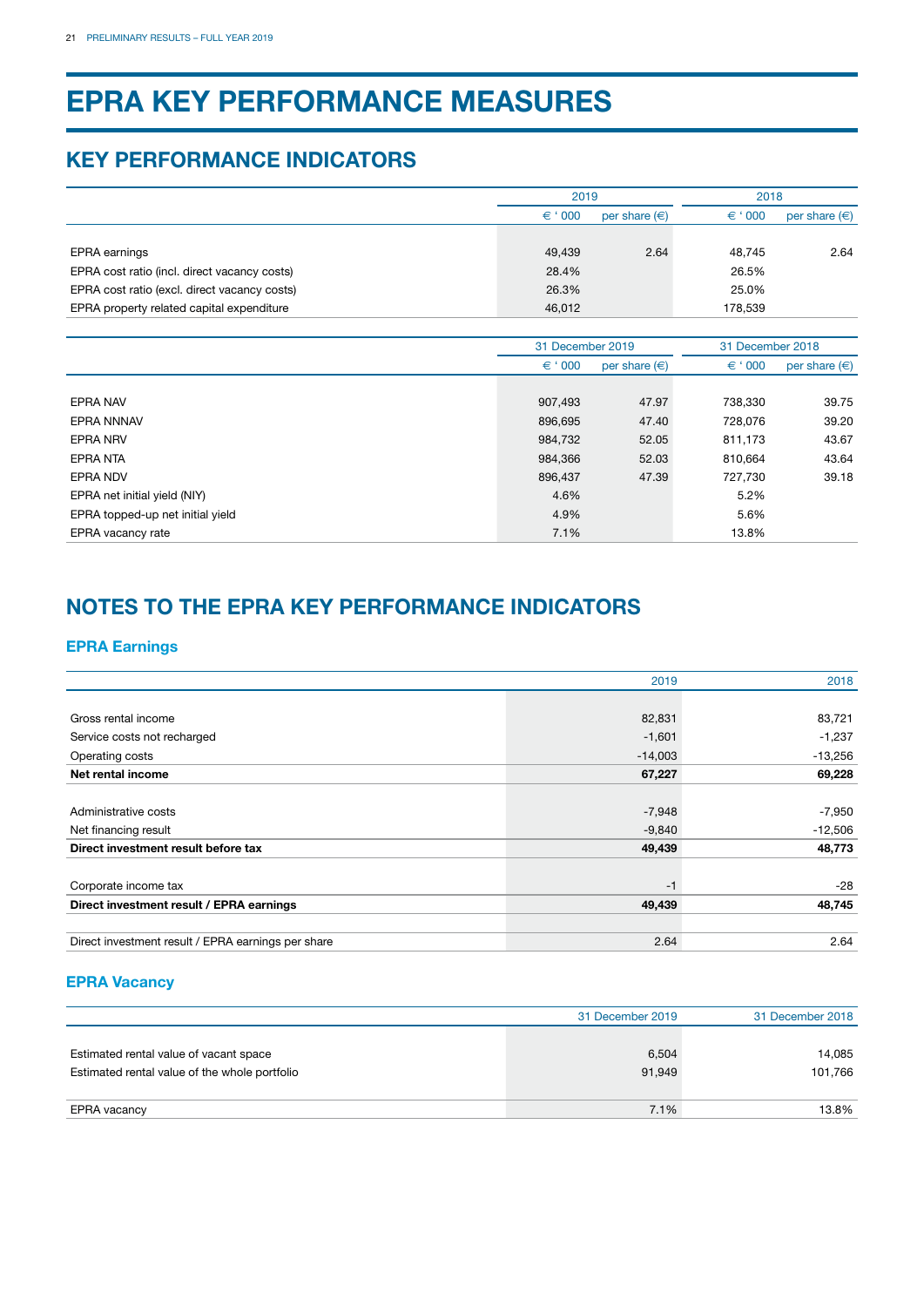### **EPRA Cost ratio**

|                                                    | 2019     | 2018     |
|----------------------------------------------------|----------|----------|
|                                                    |          |          |
| Administrative costs                               | 7,948    | 7,950    |
| Service costs not recharged                        | 1,601    | 1,237    |
| Operating costs (adjusted for municipality taxes)  | 14,003   | 13,256   |
| Leasehold                                          | $-47$    | $-245$   |
| <b>EPRA costs (including direct vacancy costs)</b> | 23,504   | 22,196   |
|                                                    |          |          |
| Direct vacancy costs                               | $-1,680$ | $-1,237$ |
| <b>EPRA costs (excluding direct vacancy costs)</b> | 21,824   | 20,960   |
|                                                    |          |          |
| Gross rental income                                | 82,831   | 83,721   |
| <b>EPRA gross rental income</b>                    | 82,831   | 83,721   |
|                                                    |          |          |
| EPRA cost ratio (incl. direct vacancy costs)       | 28.4%    | 26.5%    |
| EPRA cost ratio (excl. direct vacancy costs)       | 26.3%    | 25.0%    |

### **EPRA Capex**

|                                 | 2019   | 2018    |
|---------------------------------|--------|---------|
|                                 |        |         |
| Acquisitions                    | 31,687 | 146,245 |
| Development                     | 5,958  | 15,062  |
| Like-for-like portfolio         | 7,088  | 14,792  |
| Other                           | 1,279  | 2,440   |
| <b>EPRA capital expenditure</b> | 46,012 | 178,539 |

### **EPRA Yield**

|                                                                         | 31 December 2019 | 31 December 2018 |
|-------------------------------------------------------------------------|------------------|------------------|
|                                                                         |                  |                  |
| Investment property including assets held for sale                      | 1,287,310        | 1,214,430        |
| Developments                                                            | $-30,650$        | $-15,500$        |
| <b>Property investments</b>                                             | 1,256,660        | 1,198,930        |
|                                                                         |                  |                  |
| Allowance for estimated purchasers' costs                               | 87,966           | 83,925           |
| Gross up completed property portfolio valuation                         | 1,344,626        | 1,282,855        |
|                                                                         |                  |                  |
| Annualised cash passing rental income                                   | 76,262           | 82,118           |
| Annualised property outgoings                                           | $-14,510$        | $-15,150$        |
| <b>Annualised net rent</b>                                              | 61,752           | 66,968           |
|                                                                         |                  |                  |
| Notional rent expiration of rent free periods or other lease incentives | 4,790            | 4,491            |
| Topped-up annualised net rent                                           | 66,542           | 71,459           |
|                                                                         |                  |                  |
| EPRA net initial yield                                                  | 4.6%             | 5.2%             |
| EPRA topped-up net initial yield                                        | 4.9%             | 5.6%             |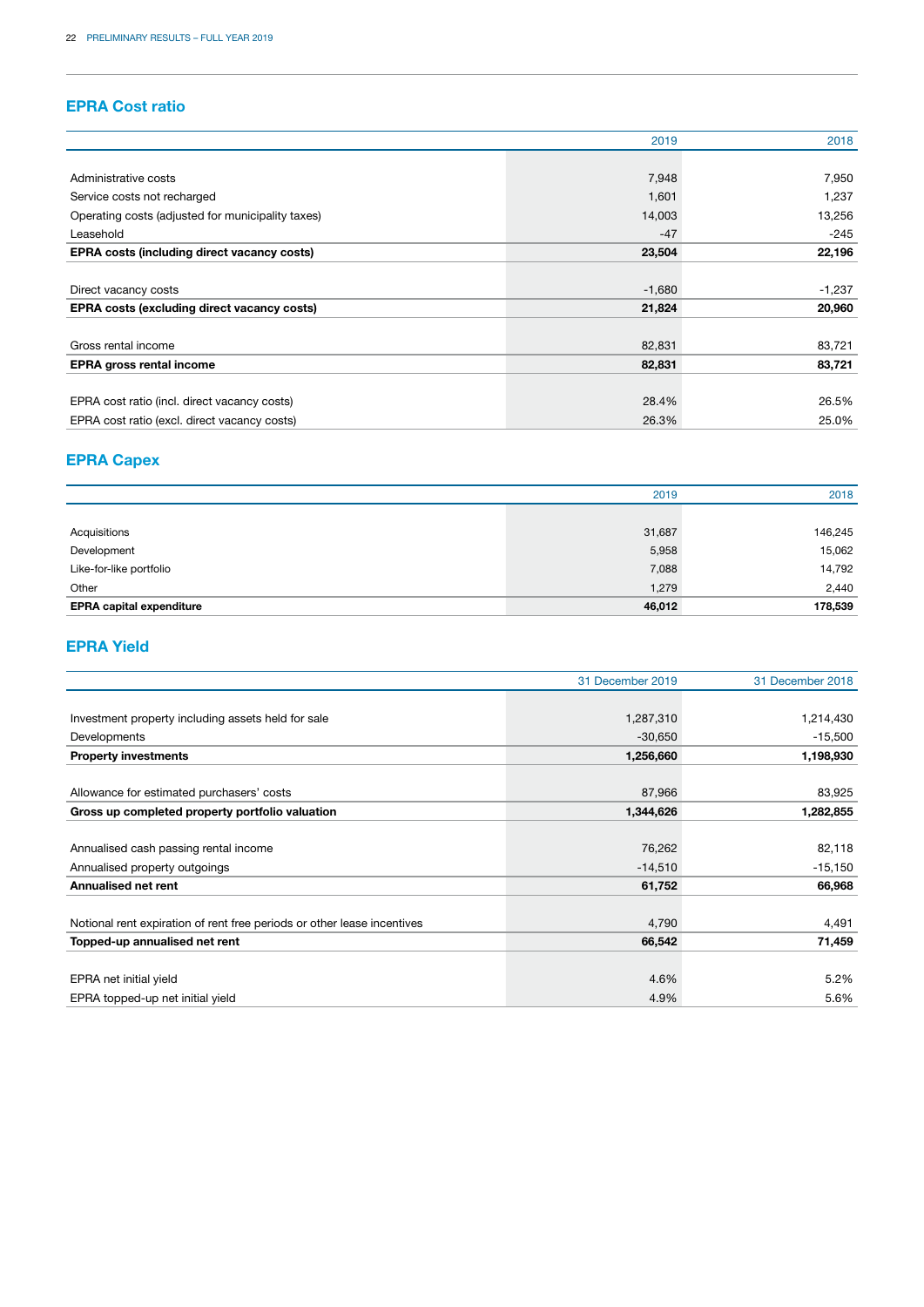### **EPRA NAV**

|                                                | 31 December 2019 |                        |                  | 31 December 2018  |  |  |
|------------------------------------------------|------------------|------------------------|------------------|-------------------|--|--|
|                                                | $\epsilon$ ' 000 | per share $(\epsilon)$ | $\epsilon$ ' 000 | per share $(\in)$ |  |  |
|                                                |                  |                        |                  |                   |  |  |
| Equity attributable to shareholders            | 903,308          | 47.75                  | 733,283          | 39.48             |  |  |
| Fair value of derivative financial instruments | 4,185            | 0.22                   | 5.047            | 0.27              |  |  |
| <b>EPRA NAV</b>                                | 907,493          | 47.97                  | 738,330          | 39.75             |  |  |
| Fair value of derivative financial instruments | $-4,294$         | $-0.23$                | $-5.211$         | $-0.28$           |  |  |
| Fair value of debt                             | $-6,505$         | $-0.34$                | $-5.043$         | $-0.27$           |  |  |
| <b>EPRA NNNAV</b>                              | 896,695          | 47.40                  | 728,076          | 39.20             |  |  |

### **EPRA NAV (New reporting standard)**

|                                                                                                                                                  | 31 December 2019 |            |                          | 31 December 2018 |            |                   |
|--------------------------------------------------------------------------------------------------------------------------------------------------|------------------|------------|--------------------------|------------------|------------|-------------------|
|                                                                                                                                                  | <b>EPRA NRV</b>  |            | <b>EPRA NTA EPRA NDV</b> | <b>EPRA NRV</b>  |            | EPRA NTA EPRA NDV |
|                                                                                                                                                  |                  |            |                          |                  |            |                   |
| <b>IFRS Equity attributable to shareholders</b>                                                                                                  | 903,308          | 903,308    | 903,308                  | 733,283          | 733,283    | 733,283           |
| Hybrid instruments                                                                                                                               |                  |            |                          |                  |            |                   |
| <b>Diluted NAV</b>                                                                                                                               | 903,308          | 903,308    | 903,308                  | 733,283          | 733,283    | 733,283           |
| Revaluation of investment property in operation (if IAS 40 is used)<br>Revaluation of investment property under construction (if IAS 40 is used) |                  |            |                          |                  |            |                   |
| Revaluation of other non-current investments                                                                                                     |                  |            |                          |                  |            |                   |
| Revaluation of tenant leases held as finance leases                                                                                              |                  |            |                          |                  |            |                   |
| Revaluation of trading properties                                                                                                                |                  |            |                          |                  |            |                   |
| Diluted NAV at fair value                                                                                                                        | 903,308          | 903,308    | 903,308                  | 733,283          | 733,283    | 733,283           |
|                                                                                                                                                  |                  |            |                          |                  |            |                   |
| Deferred tax in relation to fair value gains of investment property                                                                              |                  |            |                          |                  |            |                   |
| Fair value of financial instruments                                                                                                              | 4,185            | 4,185      |                          | 5,047            | 5,047      |                   |
| Goodwill as a result of deferred tax                                                                                                             |                  |            |                          |                  |            |                   |
| Goodwill as per IFRS balance sheet                                                                                                               |                  |            |                          |                  |            |                   |
| Intangibles as per IFRS balance sheet                                                                                                            |                  | $-366$     | $-366$                   |                  | $-510$     | $-510$            |
| Fair value of fixed interest rate debt                                                                                                           |                  |            | $-6,505$                 |                  |            | $-5,043$          |
| Revaluation of intangibles to fair value                                                                                                         |                  |            |                          |                  |            |                   |
| Real estate transfer tax                                                                                                                         | 77,239           | 77,239     |                          | 72,844           | 72,844     |                   |
| <b>NAV</b>                                                                                                                                       | 984,732          | 984,366    | 896,437                  | 811,173          | 810,664    | 727,730           |
|                                                                                                                                                  |                  |            |                          |                  |            |                   |
| Fully diluted number of shares                                                                                                                   | 18,917,764       | 18,917,764 | 18,917,764               | 18,574,298       | 18,574,298 | 18,574,298        |
| NAV per share                                                                                                                                    | 52.05            | 52.03      | 47.39                    | 43.67            | 43.64      | 39.18             |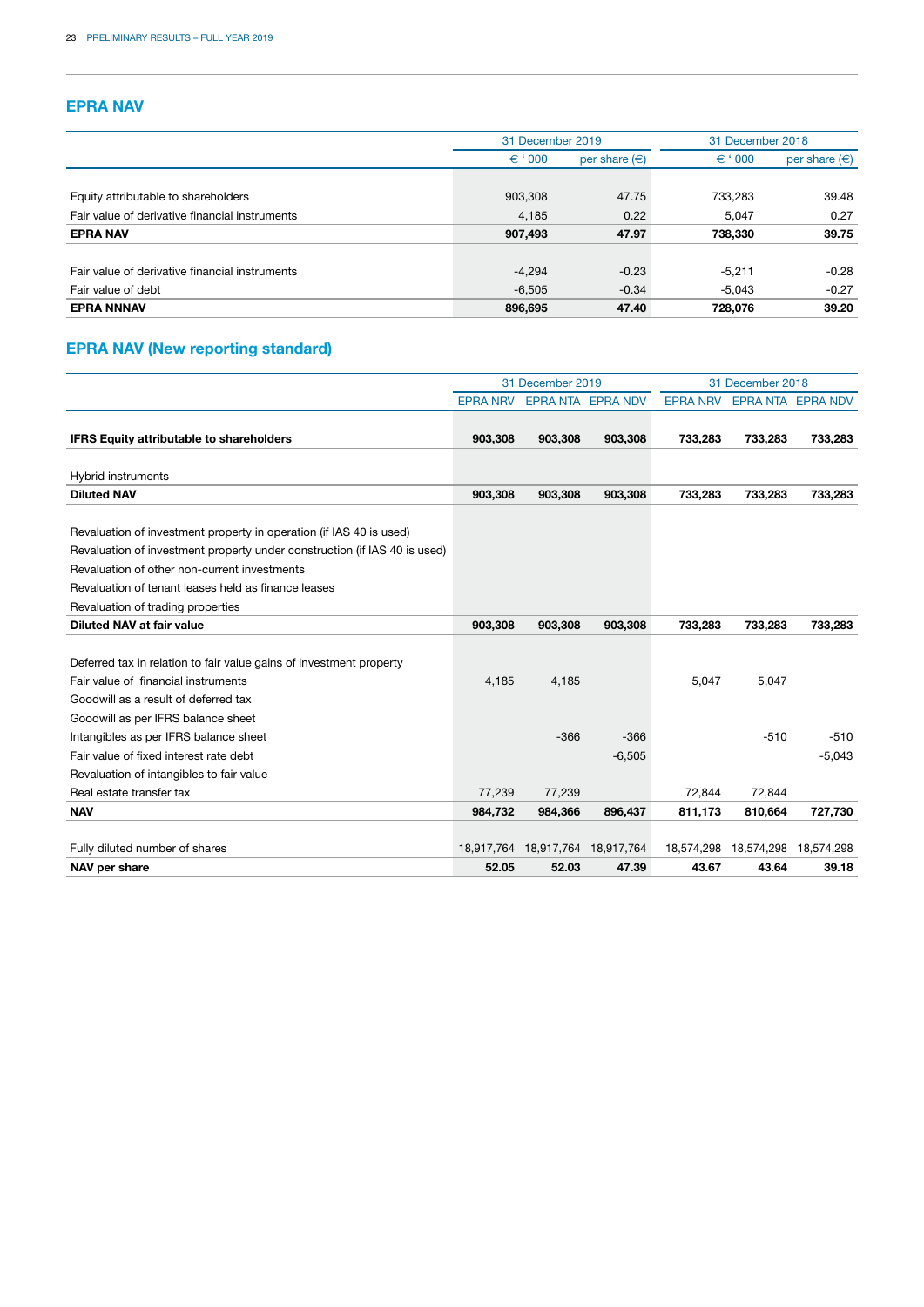# **GLOSSARY**

#### **ASSETS HELD FOR SALE**

Investment property will be reclassified to assets held for sale if it is expected that the carrying amount will be recovered principally through disposal rather than from continuing use. For this to be the case, the concerning investment property must be available for immediate sale in its present condition, taking into account the common terms for sale of such property and its sale must be highly probable. This means the property must be actively marketed for sale at a price that is reasonable compared to its current market value and the sale should be expected to be effectuated within one year from the date of reclassification.

#### **AVERAGE RENT PER SQM (€ P.A.)**

The total annual contracted rent divided by the total leased square meters.

#### **COST RATIO (EPRA)**

EPRA costs include all administrative costs, net service costs and operating expenses as reported under IFRS, but do not include ground rent costs. These costs are reflected including and excluding direct vacancy costs. The EPRA cost ratio is calculated as a percentage of gross rental income less ground rent costs.

#### **DUTCH REIT (FBI-REGIME)**

NSI qualifies as a Dutch Real Estate Investment Trust (fiscale beleggings-instelling or FBI) and as such is charged a corporate income tax rate of 0% on its earnings. The tax regime stipulates certain conditions, such as a maximum ratio of 60% between debt and the book value of real estate, maximum ownership of shares by one legal entity or natural persons, and the obligation to pay out the annual profit by way of dividends within eight months after the end of the financial year.

Before 2014, activities permitted under FBI legislation were limited to portfolio investments activities only. Effective 1 January 2014, new legislation that allows FBI's to perform enterprise-type business activities within certain limits. These activities must be carried out by a taxable subsidiary and must support the operation of the FBI's real estate business.

#### **EARNINGS (EPRA)**

EPRA earnings is a measure of operational performance and represents the net income generated from operational activities. It excludes all components not relevant to the underlying net income performance of the portfolio.

#### **EARNINGS PER SHARE (EPRA EPS)**

Indicator for the profitability of NSI; portion of the EPRA earnings attributable to shareholders allocated to the weighted average number of ordinary shares.

#### **EUROPEAN PUBLIC REAL ESTATE ASSOCIATION (EPRA)**

Association of Europe's leading property companies, investors and consultants which strives to establish best practices in accounting, reporting and corporate governance and to provide high-quality information to investors.

#### **ESTIMATED RENTAL VALUE (ERV)**

The estimated amount at which a property or space within a property, would be let under the market conditions prevailing on the date of valuation.

#### **HNK**

HNK stands for 'Het Nieuwe Kantoor', (which means 'The New Office'). HNK is NSI's flexible office concept and offers an inspiring environment with stylish workplaces, office spaces, meeting areas, catering facilities and various ancillary services. HNK offers different propositions, including memberships (flexible workstations), managed offices (fully equipped offices), bespoke offices and meeting rooms.

#### **INTEREST COVERAGE RATIO (ICR)**

Debt ratio and profitability ratio used to determine how easily a company can pay interest on outstanding debt. The interest coverage ratio is calculated by dividing net rental income during a given period by net financing expenses during the same period.

#### **INVESTMENT RESULT - DIRECT**

The direct result reflects the recurring income arising from core operational activities. The direct result consists of gross rental income minus operating costs, service costs not recharged to tenants, administrative costs, direct financing costs, corporate income tax on the direct result, and the direct investment result attributable to non-controlling interests.

#### **INVESTMENT RESULT - INDIRECT**

The indirect result reflects all income and expenses not arising from day-to-day operations. The indirect result consists of revaluations of property, net result on sales of investment, indirect financing costs (movement in market value of derivatives and exchange rate differences, corporate income tax on the indirect result, and the indirect investment result attributable to non-controlling interests.

#### **INVESTMENT RESULT - TOTAL**

The total result reflects all income and expenses; it is the total of the direct and the indirect investment result.

#### **LEASE INCENTIVES**

Adjustments in rent granted to a tenant or a contribution to tenants' expenses in order to secure a lease. The impact of lease incentives on net rental income is straight line over the firm duration of the lease contract under IFRS.

#### **LIKE-FOR-LIKE RENTAL INCOME**

Like-for-like growth figures aim at assessing the organic growth of NSI. In the case of like-for-like rental income the aim is to compare the rental income of all or part of the standing portfolio over a certain period with the rental income for the same portfolio over a previous period (i.e. year-on-year and/or quarter-on-quarter). In order to calculate like-forlike growth, the nominal increase in rent is adjusted for the impact of acquisitions, divestments and properties transferred to and from the development portfolio and between segments (e.g. office to HNK).

#### **LOAN TO VALUE (LTV, NET)**

The LTV-ratio reflects the balance sheet value of interest-bearing debts plus short term debts to credit institutions, net of cash and cash equivalents, expressed as a percentage of the total real estate investments, including assets held for sale.